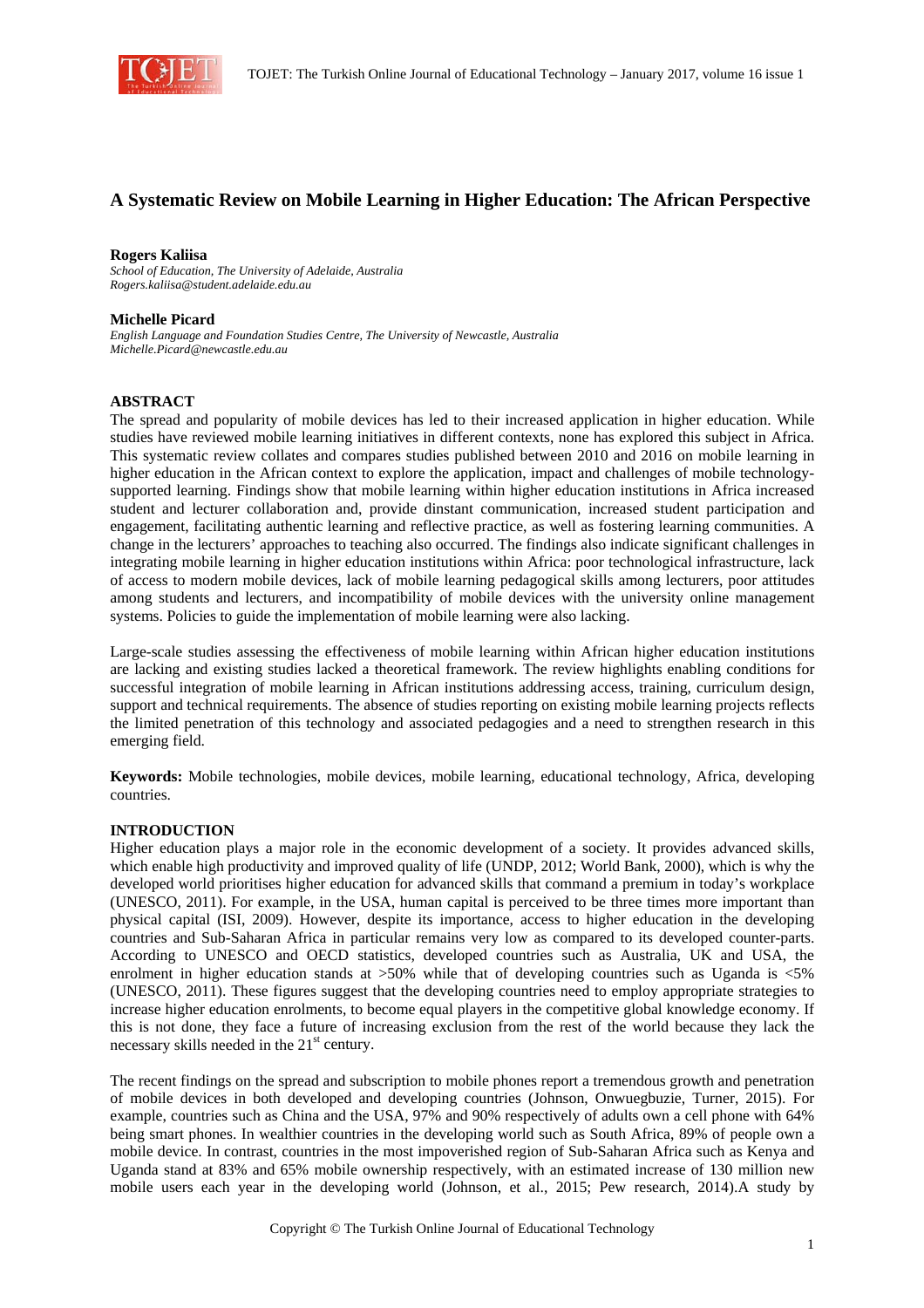

eTransform ranks Africa as the second fastest growing region in mobile penetration with 650 million mobile subscribers, which is more than in the USA or European Union (World Bank, 2012).

Based on this evidence, there is considerable interest in utilising the availability of these technologies to increase access to higher education particularly in Sub-Saharan Africa (Naismith, 2008).This is because mobile learning that utilises mobile devices is one of the approaches that provide great promise to increase access to higher education within developing countries (Davison & Lazaros, 2015; Maleko Munguatosha, Muyinda, Lubega, 2011; Mansureh, 2010).

Mobile technologies are defined as electronic devices that are small enough to fit in a shirt or jacket pocket and these would include devices such as mobile phones, portable digital assistants, (PDAs) and ipods (Mellow, 2005; Yousuf, 2006). Research into the current state indicates thatmobile technologies support the learner in many ways. Their functionality ranges from relatively simple use of SMS texting providing a non-threatening and private availability of on-demand study supportto the more advanced use of mobile and smartphones for pedagogy. Pedagogical functionality includes content delivery, task collaboration and planning, searching for information and assessment and accessing virtual environments such as discussion boards (Caudill, 2007; Davison & Lazaros, 2015).

The other positives of using mobile technologies in higher education include social and emotional presence, as well as pedagogical change where learners are able to learn anytime and anywhere, through mobile learning which has emerged as an innovative learning approach. Mobile learning makes learning more enjoyable, flexible and interactive since learners are not rendered immobile by the restrictions of desktop computer technology or the traditional classroom settings (Conole, 2007; Ishtawaiwa, 2014; Kukulska-Hulme & Traxler, 2007). Moreover, cellular telephones in particular, can enhance and lead to a sense of ambient co-presence and continuous availability (Ishtawaiwa, 2014) among learners.

Just like any other technology, mobile devices have limitations. These can be broadly categorised as infrastructure, policy and perception based. Recent research reports suggest that mobile devices are limited by lack of processing power relative to a laptop or desktop computer, have small screens, low processing speed & storage, short battery life, content and software application challenges (Kukulska-Hulme, 2009). Furthermore, research highlights scarcity of ICT resources, lack of teacher confidence and competence, resistance to change and negative attitudes, (Bingimlas, 2009; Mathevula & Uwizeyimana, 2014). The issue of teacher perceptions is further discussed by Wheeler (2000) who shows that whilst some teachers have passionately integrated technology (such as computers); others have out rightly rejected it. According to Isaacs (2012), the reason for this appears to be the lack of the necessary knowledge, skills and attitude (SKAs) to adapt to the changes. Consequently, the motivation and confidence to integrate MTs in teaching and distance learning could only come from having access to ICT equipment and possessing the required ICT skills (Mikre, 2011, p.12). However, Rodrigo (2011) argues that with the rapid improvement of new mobile products and the advanced functions and numerous applications and accessories available these days, the technical limitations of mobile devices may be a temporary concern.

The Conole et al (2006) study on university students' perceptions of mobile technology use in UK found that, students tend to choose the technology based on the extent to which it improves their learning. Similarly, research done in Australian schools also noted that students report regularly that they would like to be assigned more complex and engaging activities that involve technologies and that such activities should be relevant to their lives. Otherwise, they feel like they are stepping back in time when they go to school especially when education institutions are experimenting with a diverse range of digital tools, and use approaches not always creative or innovative (Essary 2014; Moyle, 2010). This is related to findings by Hwang, Huang, Shadiev, Wu and Chen (2014) who noted that students might feel motivated when using mobile technologies but their educational achievement is still unsatisfactory. This is possibly the reason why some researchers have reported that the effect of mobile technologies on learning has yet to be determined (Brand & Kinash, 2010; Ishtawaiwa, 2014; Mikre, 2011). Some proponents of mobile learning therefore believe that it will only 'come of age' when whole courses can be studied, assessed and learners accredited through mobile devices (Agarwal & Sambamurth, 1997; Sagarmay, 2012). These are arguments that require further exploration since they can possibly be critical factors constraining the application of mobile technologies in developing country contexts. Further, teachers' perceptions are a key challenge in integrating mobile technologies. According to Kukulska-Hulme (2014), emerging technologies pose many practical and ethical challenges to educators. Recent research reports that, some educators see mobile technologies as disruptive tools that are not useful and increase distraction from learning (Gong & Wallace, 2012; UNESCO, 2012). Given such challenges on mobile technology use, its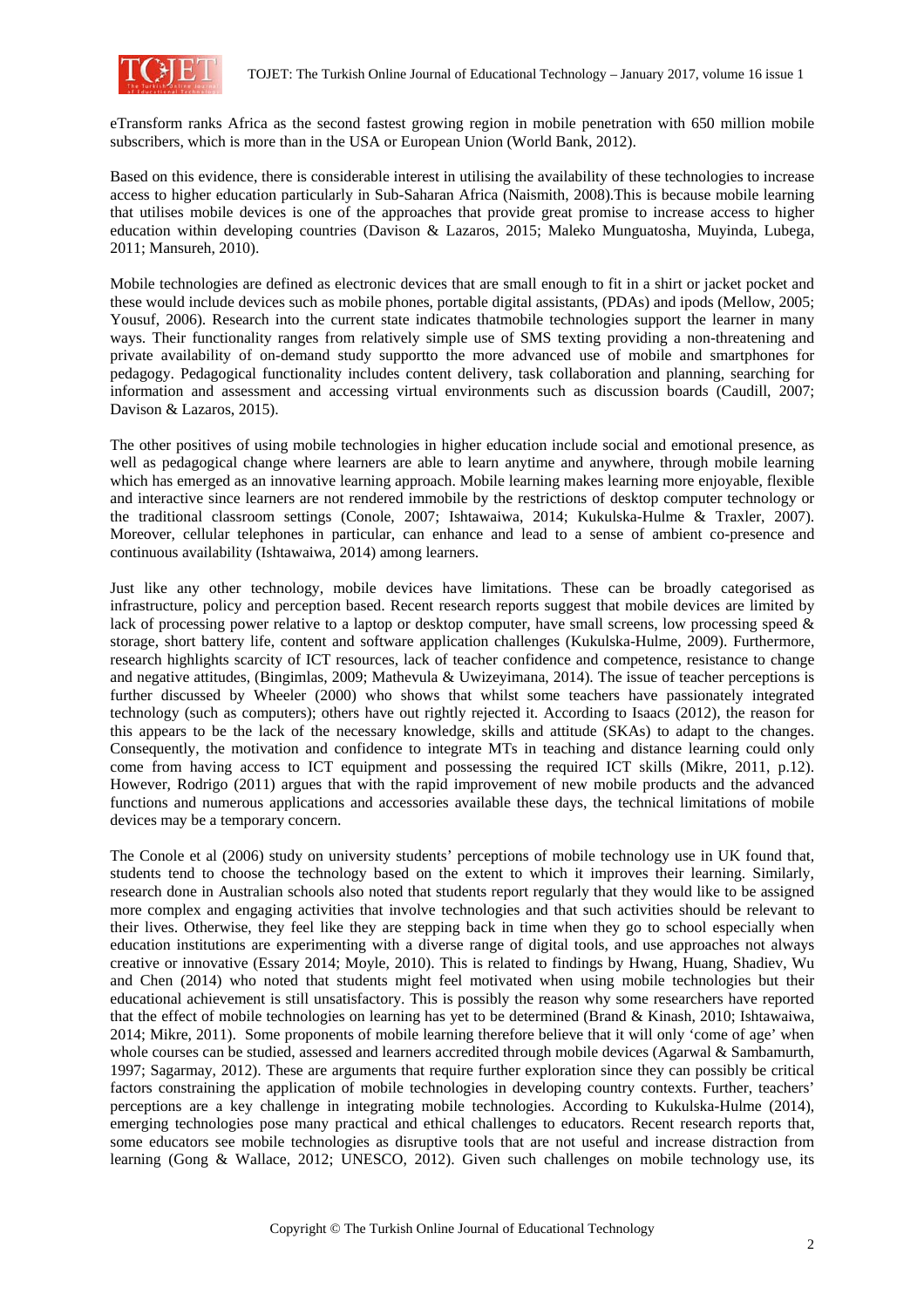

application in higher education especially in the developing world remains problematic despite their adoption being a continuous trend.

Even though mobile learning is a relatively new field of study, some systematic reviews have been conducted in this area.These includea major review by Crompton, Burke, Gregory and Grabe (2016) which looked at the use of mobile learning in science and found that mobile devices in science education were popular especially in the area of life sciences and in informal and elementary settings. The study also notes that most studies focused on designing mobile learning systems, while others evaluated the effects of mobile learning. Frohberg, Goth and Schwabe (2009) conducted another key study. They reviewed studies between 2002 when the first mobile learning conference took place and 2007. Results showed that few mobile learning projects incorporated a socialising component. They also report that communication and collaboration through mobile phones played a small role in mobile learning projects. Other reviews have been conducted by Baran (2014) focusing on mobile learning in teacher education, Duman, Orhon and Gedik (2015) on characteristics and research trends of MALL studies between 2000 and 2012, Burston (2014) reviewing MALL publications of studies with statistically reliable measures. Wu, Chen, Chen, Kao, Lin and Huang (2012), studied the trends of MALL studies published between 2007 and 2012. Similarly, Nguyen, Barton and Nguyen (2015), reviewed current research using iPads in higher education where results showed that iPads improved the learning experience but without significant better learning outcomes. These studies provide a broad picture of the current trends in mobile learning in education. However, none provides a detailed analysis of mobile learning in an African context, which is the focus of this study. Therefore, in an exploratory approach, this study reviews empirical evidence of the use of mobile learning in higher education from the perspective of African countries.

### **PURPOSE**

The purpose of this systematic review is to analyse published studies focusing on mobile learning in higher education within Africa between 2010 and 2016. This is to understand the use and adoption of mobile technologies, characteristics of the studies in form of research approaches and methods, theoretical frameworks, mobile devices used as well as results in the form of challenges and teachers and students' perceptions towards integration of mobile learning within higher education institutions in Africa. This is the first of its kind to bring together studies focusing on this subject within Africa. The aim is to provide key insights to higher education policy makers and practitioners to assist in the design of appropriate educational programs and policies that support such technologies in higher education classrooms in the context of Africa. In addition, the findings of this study could provide the basis for further research on mobile learning in higher education within Africa and other developing regions.

Four questions drive this systematic review of mobile learning in African higher education:

- 1. What methodologies, theoretical frameworks, research types and countries dominate mobile learning studies in African higher education context?
- 2. How are mobile devices used for mobile learning in African higher education institutions?
- 3. What are lecturers and students' perceptions of mobile learning in higher education institutions in Africa?
- 4. What challenge sare associated with the integration of mobile learning within higher education in Africa?

### **METHODOLOGY**

In order to produce unbiased and a comprehensive set of findings, systematic reviews make use of an explicit search strategy to guide the inclusion and exclusion of studies in a review (EPPI, 2010). A systematic review is defined as a piece of research guided by an explicit and transparent set of methods and stages with the potential to be replicated and updated (EPPI, 2016). In this study, relevant papers were identified using the guidelines by the EPPI centre. These included (1) scoping the review which involved developing the inclusion and exclusion criteria, (2) searching and screening studies where the two members of the research team searched for all relevant studies in line with the study criteria,(3)describing and mapping where results were grouped as per the relevant categories (*see appendix i*). Other stages included (4), quality and relevance appraisal by checking the usefulness and credibility of studies to answer the set study questions. At this stage, both researchers were involved in extracting and crosschecking the data. The next stage was (5) synthesizing study findings where the included studies were described and analyzed which provided a good picture of the current state of mobile learning in African higher education. The last stage was (6) drawing conclusions and recommendations. This stage provided the basis to make recommendations for future policy and practice of mobile learning in higher education within African context (EPPI, 2010).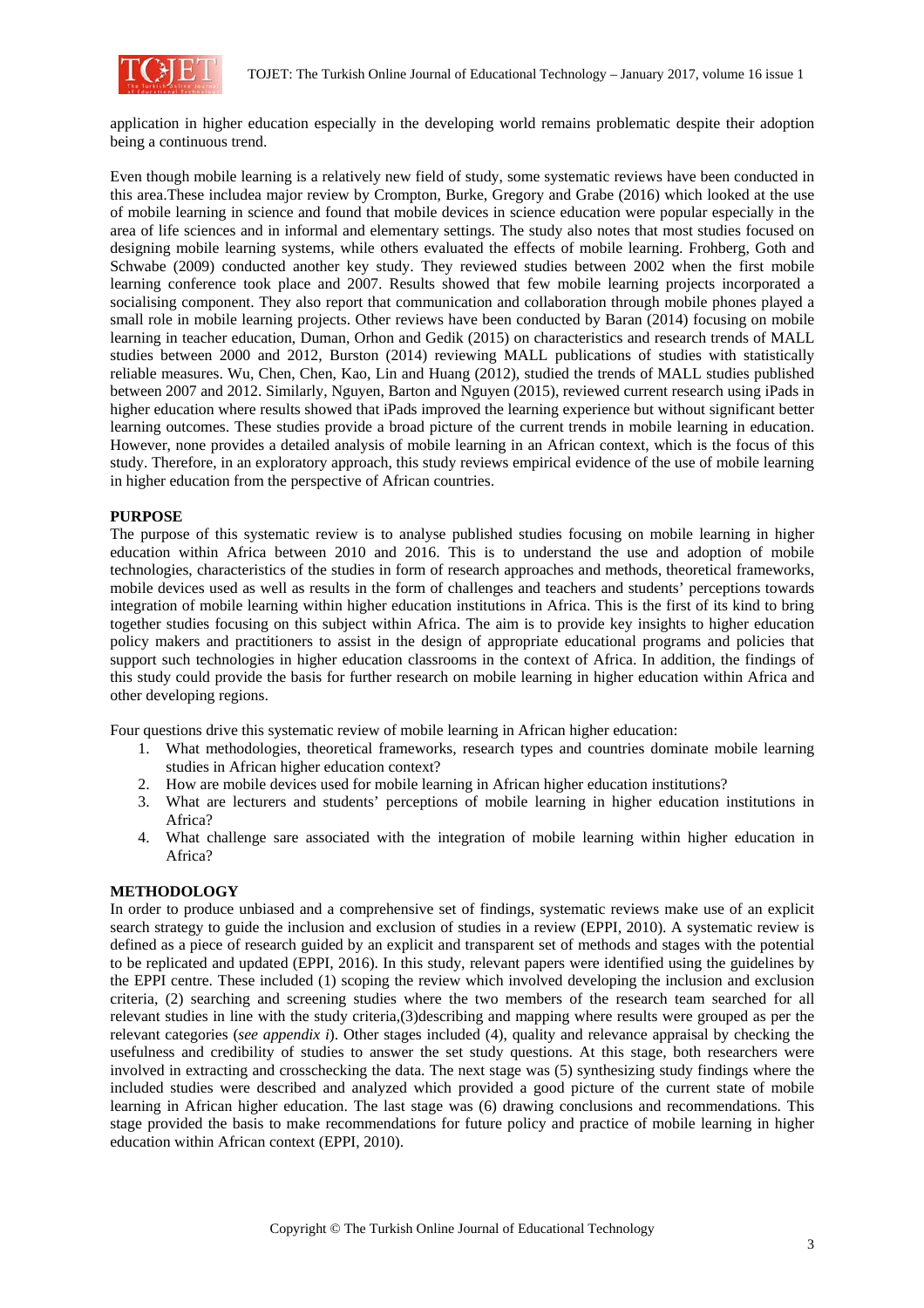

#### **SEARCH STRATEGY**

The literature search was conducted through electronic search of databases and institutional databases. Further searching was also done based on the reference lists provided by some selected articles. This was to ensure a more exhaustive scope and to reduce the risk of bias. Due to the limited number of studies on mobile learning and higher education in Africa, peer reviewed, and conference proceedings articles based on empirical evidence were included. The electronic data bases searched include, Web of science, A+Education, ERIC as well as general internet search engines such as Google scholar. These were deemed appropriate because, they are the most popular databases in the discipline of education, under which the study belongs. Moreover, authors had free full access to all these databases. The institutional data bases searched include, the University of Cape Town, University of Pretoria and University of South Africa repositories. These are among the traditional universities in Africa with a strong research component thus expected to have relevant research in line with the study.

In both electronic and hand searches, free text and thesaurus terms were used to locate all relevant articles (EPPI, 2010). These include 'mobile technologies' and 'higher education' 'Mobile learning in Africa', 'Mobile learning and higher education in Africa' Mobile\* OR tablet\* OR iPad AND Learning, M-Learning OR Mobile Learning. These terms were used as they are the most frequently used when researching and describing mobile learning. To ensure that no literature was missed, the review team consulted an educational librarian at the University of Adelaide who assisted with checking and exploring all databases using a number of key words, until all available literature was exhausted.

#### **STUDY SELECTION**

 The initialcombined search of electronic and institutional databases produced423 articles. Further examination of the articles wasdone based ontitles and abstracts from which 80 articles were selected for further analysis. After removing the duplicates and studies that were outside the scope of the study, as at 6September 2016, the original set of primary empirical studies remained 31.

### **INCLUSION CRITERIA**

| Table 1. <i>Inclusion Criteria</i> |                                                         |  |  |  |
|------------------------------------|---------------------------------------------------------|--|--|--|
| Criterion                          | Inclusion criteria                                      |  |  |  |
| Focus                              | Use of Mobile technologies such as smart phones,        |  |  |  |
|                                    | tablets, MP3 players and other handheld devices.        |  |  |  |
| Level of Education                 | Higher education                                        |  |  |  |
| Geographical spread                | Studies should be conducted within Africa               |  |  |  |
| Language                           | Published in English for easy and quick analysis, given |  |  |  |
|                                    | the authors' linguistic background.                     |  |  |  |
| Design                             | Both qualitative and quantitative                       |  |  |  |
| Period of Research                 | Selected studies were published between 2010 and        |  |  |  |
|                                    | 2016 since this is the period that marked the highest   |  |  |  |
|                                    | growth in the use of mobile technologies in Africa      |  |  |  |
|                                    | (Isaacs, 2012).                                         |  |  |  |
| Research base                      | The study data was based on empirical evidence          |  |  |  |

### **DATA EXTRACTION AND ANALYSIS**

Once a study was selected, data were extracted and entered into a table, which was constructed based on the inclusion criteria established. The variables noted from each study included author information, country of study, methodology used, key findings and conclusions made. The other features of data extracted from the articles were framed as per the research questions. Since most of the studies reported qualitative findings, free-text narrative data summary was developed for all studies (EPPI, 2010). The numeric data on the other hand was analysed using the statistical meta-analysis procedure where results from independent studies addressing the same questions were collated (EPPI, 2010). This form of analysis later formed the basis for drawing conclusions and recommendations based on evidence from all the studies described.

#### **RESULTS**

From a systematic review of educational research published between 2010 and 2016 on mobile learning in higher Education within Africa, only 31 empirical studies were found and these formed the basis for answering the study questions.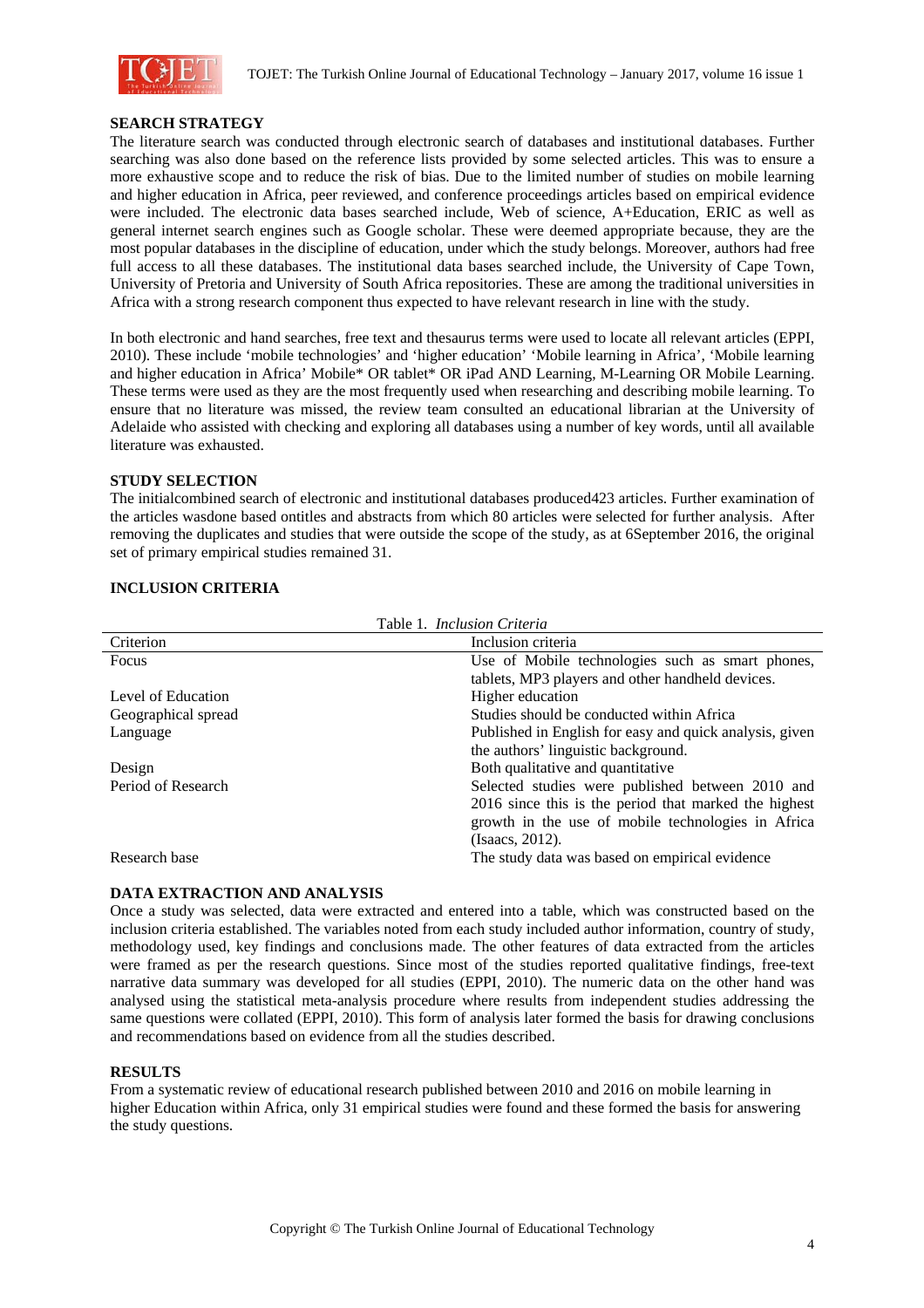

### **QN 1. WHAT RESEARCH TYPES, METHODS, THEORETICAL FRAMEWORKS AND COUNTRIES DOMINATE MOBILE LEARNING STUDIES FOCUSING ON HIGHER EDUCATION IN AFRICA? RESEARCH APPROACHES**

There were five approaches to research in the reviewed studies. Thirteen studies employed mixed research, which involves the combination of quantitative and qualitative research within the same project to facilitate a full understanding of a research problem (Bryman, 2008). The next most popular approach was quantitative research, which focuses on explaining and interpretation of a problem using numerical data (Muijs, 2010). This approach had six studies. This was followed by case study research, which involves a detailed examination of a single case to gain greater insight of a given phenomenon (Flyvbjerg, 2006). This approach had a total number of five studies. Further, three studies employed descriptive research which studies groups of people without manipulation or looking for any specific relationships/correlations or change of environment (Shields & Rangarajan, 2013). Lastly, qualitative research emphasising use of words rather than figures in the collection and analysis of data (Hennink & Bailey, 2010) also had three studies.



*Figure 1.* Research approaches

### **DATA COLLECTION METHODS**

The data collection methods included the following:

- i) Questionnaire/survey involving a set of questions answered by respondents without the presence of the researcher (Bryman, 2008)
- ii) Interviews defined as a conversation between two people (*researcher and participant*) discussing a topic of mutual interest of which the respondent is regarded as an expert (Morris, 2015)
- iii) Focus group discussion which is an interview with a number of people focusing on a specific area of topic of interest to the researcher (Smith, 2007)
- iv) Observation which is a tool used to systematically observe the behaviour of study participants following a defined schedule of categories (Bryman, 2008)
- v) Literature review/content analysis, which involves the analysis of documents and texts following a predetermined category (Tracy, 2013).

The results indicated that26of the reviewed studies used questionnaire as their instrument, 13 used interviews, 4 employed focus groups, three were literature reviews/content analysis while observation was used in two studies. Table 2 illustrates these figures.

| Tuble 2.1 hours to throne of Dunne Concentration intermotion |           |  |  |  |
|--------------------------------------------------------------|-----------|--|--|--|
| Method                                                       | Frequency |  |  |  |
| Questionnaire                                                | 26        |  |  |  |
| Interviews                                                   |           |  |  |  |
| Focus groups                                                 |           |  |  |  |
| Literature review                                            |           |  |  |  |
| Observation                                                  |           |  |  |  |
|                                                              |           |  |  |  |

Table 2*.Distribution of Data Collection Methods*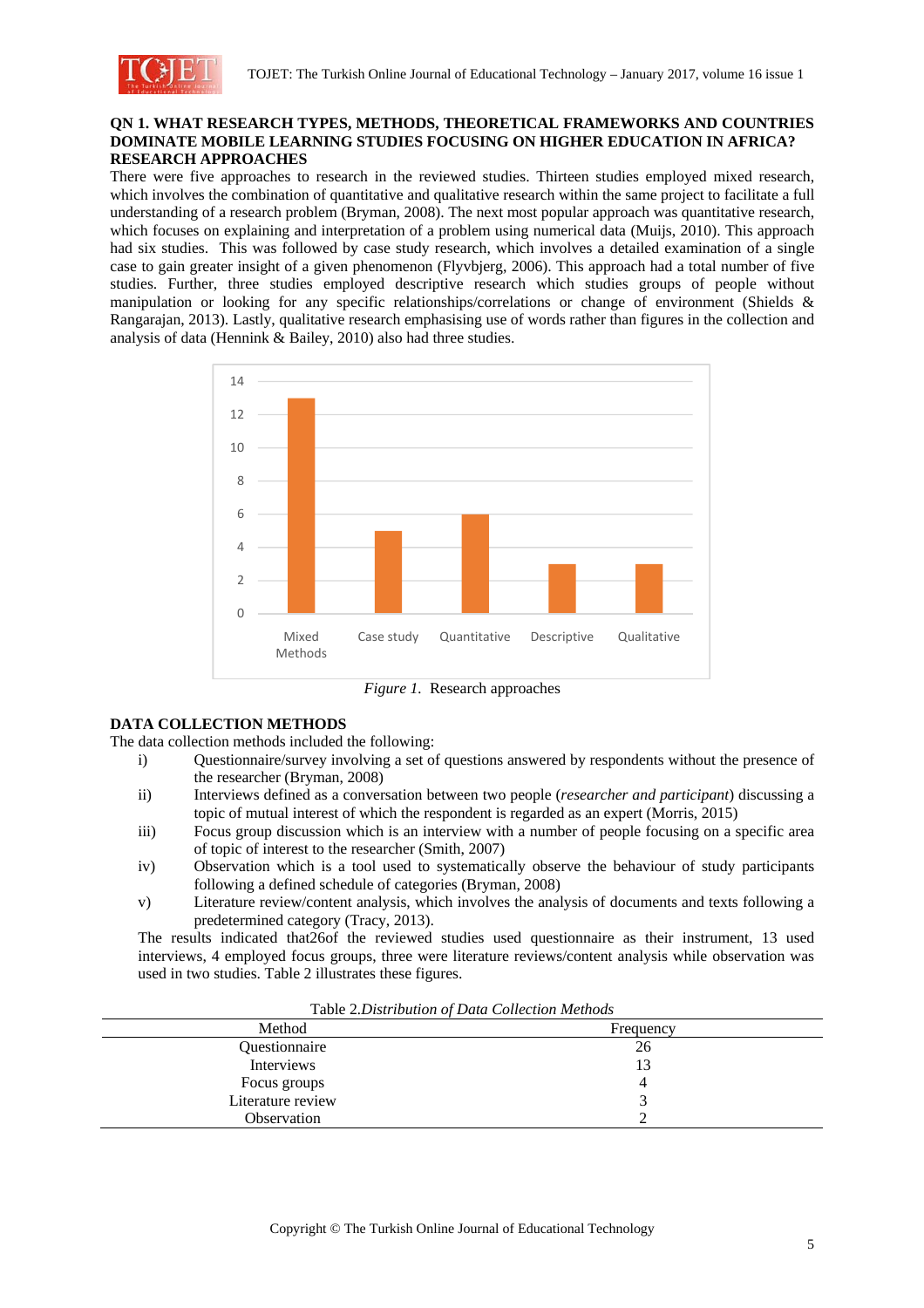

### **THEORETICAL FRAMEWORKS USED IN MOBILE LEARNING STUDIES IN AFRICA**

The study investigated the theoretical frameworks commonly used in mobile learning studies in African higher education. In total, 14 out of 31 studies were based on a framework while 17did not have any clear theoretical framework. Most of the frameworks used relate directly to technology adoption and acceptance while others are based on learning theories such as social learning and constructivism. The frameworks include a Bourdieu-based framework, Davis's technology acceptance, Reeves and Oliver's nine characteristics of authentic learning, the Unified Theory of Acceptance and Use of Technology, Czerniewicz & Brown's framework of access to ICT, Framework for the Rational Analysis of Mobile Education (FRAME), Roger's Diffusion of Innovations (2003) and Social Learning Constructivist theory. The technology acceptance model was the most used being represented in a total of 5studies.

### **COUNTRIES OF RESEARCH**

Out of the reviewed studies, South Africa is the country that emerged with the highest number of studies (11), followed by Nigeria (five), Tanzania, Kenya and Uganda each had (three) studies, Ghana and Botswana (two) while Mozambique, Zanzibar and Egypt were each represented by one study. Overall, 11 countries out of the 54 African countries were represented in the research.



*Figure 2.* Distribution of studies by country

### **QUESTION 2: USE OF MOBILE DEVICES FOR MOBILE LEARNING**

To explore this question, the researchers started with exploring the most common mobile devices used by students and teachers in higher education within an African context. The results showed that, mobile phones (both smart and normal cellular phones) were the most common mobile devices used by students and lecturers for mobile learning purposes. These were reported in 24 studies. Four studies used tablets while three other studies did not specify the specific devices used.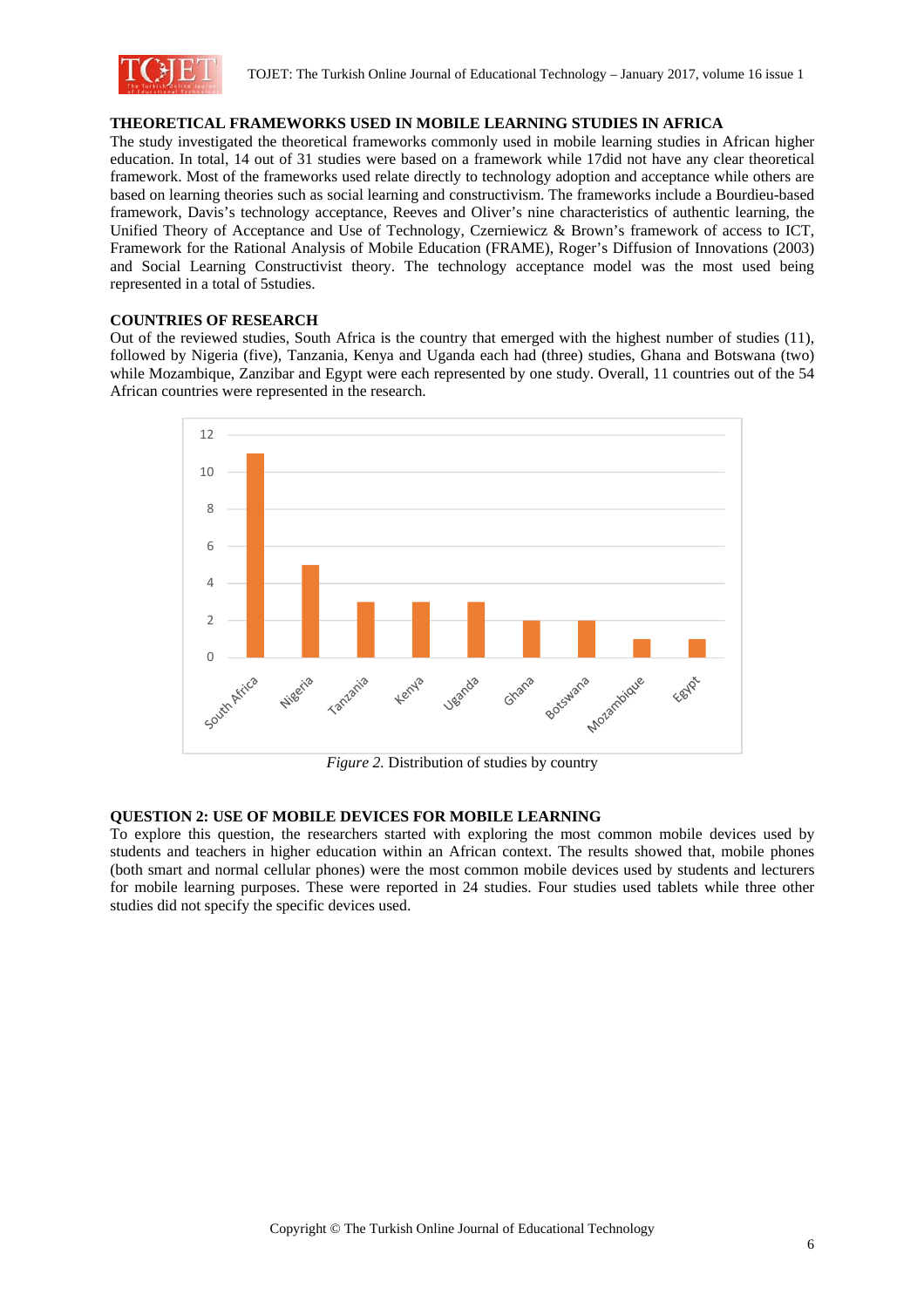



*Figure 3*. Mobile devices used for mobile learning

The study went further to analyse how such devices are used for mobile learning and whether they have any impact onstudents' learning in higher education institutions. In the review, 10 studies dealt with this area. These include Asiimwe and Grönlund, 2015; Bozalek, Ng'ambi and Gachago, 2013; Mayisela, 2013; Rambeand Bere, 2013;Wanja, 2014; Akeriwa,Penzhorn and Holmner, 2015; Utuluand Alonge, 2012; Mtega, Bernard, Msungu and Sanave, 2012, Pimmer,Brysiewicz, Linxen, Walters, Chipps and Grohbiel, 2014; Annan, Ofori-Dwumfuo and Falch, 2014and Witt, Kebaetse, Holmes, Ryan, Ketshogiteng, Cynthia and Nkomazana, 2016). These studies generally focused on how mobile devices such as mobile phones and tablets can enhance learning in higher education as compared to other traditional approaches. For example, Annan et al., 2014, focused on a one-year mobile learning pilot project where a mobile learning tool (AD-CONNECT) was introduced in 44 courses at the Central University in Ghana.Overall, across the discipline areas and different universities where research was carried out, the results suggest that mobile devices can support student learning in higher education contexts. From the analysis,five major categories of the uses of mobile devices were reported. These included enhanced collaboration between students and lecturers, instant communication, cost effectiveness and portability,flexibility and supporting authentic learning and self-directed learning.For example, students at Makerere University in Uganda and the Open University of Nigeria, reported mobile devices as being cheap and giving them greater control over their learning and increased access to course material (Asiimwe & Grönlund, 2015; Osang,Ngole, Tsuma, 2013). This is further supported by findings from the study at a South African University in a blended learning course, which reported that students with access to mobile technology had an increased opportunity to access the courseware of the blended learning course. Moreover, the same study found that mobile technologies enhanced student-to-student and student-to-lecturer communication especially withsocial networks through use of mobile applications such as Facebook, WhatsApp, twitter among others (Mayisela, 2013; Mansour, 2016). This finding is also shared with other studies by Bozalek, Gachago, Alexander, Watters, Wood, Ivala and Herrington, 2013;Kriek, 2011; Witt, et al., 2016, which reported mobile devices as useful in providing continued access to information and opportunities for communication as well as increasing student engagement since students reported to enjoy classes where mobile technologies were integrated. Mobile devices were also found to increase student participation, foster learning communities and facilitate a gradual change in the lecturer's approach to teaching (Rambe &Bere, 2013).Moreover, in their mobile learning pilot project at Central University College in Ghana, Annan et al (2014) found that mobile learning enhanced collaboration between lecturers and students. This was achieved through lecturers sending course materials such as notes to students and getting instant feedback, tracking students understanding of lessons taught, delivering assignments, conducting polls and surveys, instant examination results and helping students to revise before coming for lectures (Annan,et al., 2014).The other uses reported by studies include use of mobile devices to create, upload, download and listen to stored files as well as facilitating authentic learning, self-directed learning and reflective practice (Adedoja & Oluleye, 2013; Chang, Ghose, Littman-Quinn, Anolik, Kyer, Mazhani and Kovarik, 2012b; Mtega, 2012;Mansour, 2016;Pimmer, et al., 2014). In addition, in Nigeria, during a program for undergraduate students engaged in problem-based learning in three randomly selected private universities, it was revealed that mobile phones can strengthen Problem Based Learning (PBL) in higher institutions and can be used to implement information services provided for students in their university (Utulu & Alonge, 2012).In Zanzibar, mobile learning was reported as key to promoting student motivation and increased engagement (Haji, Shaame &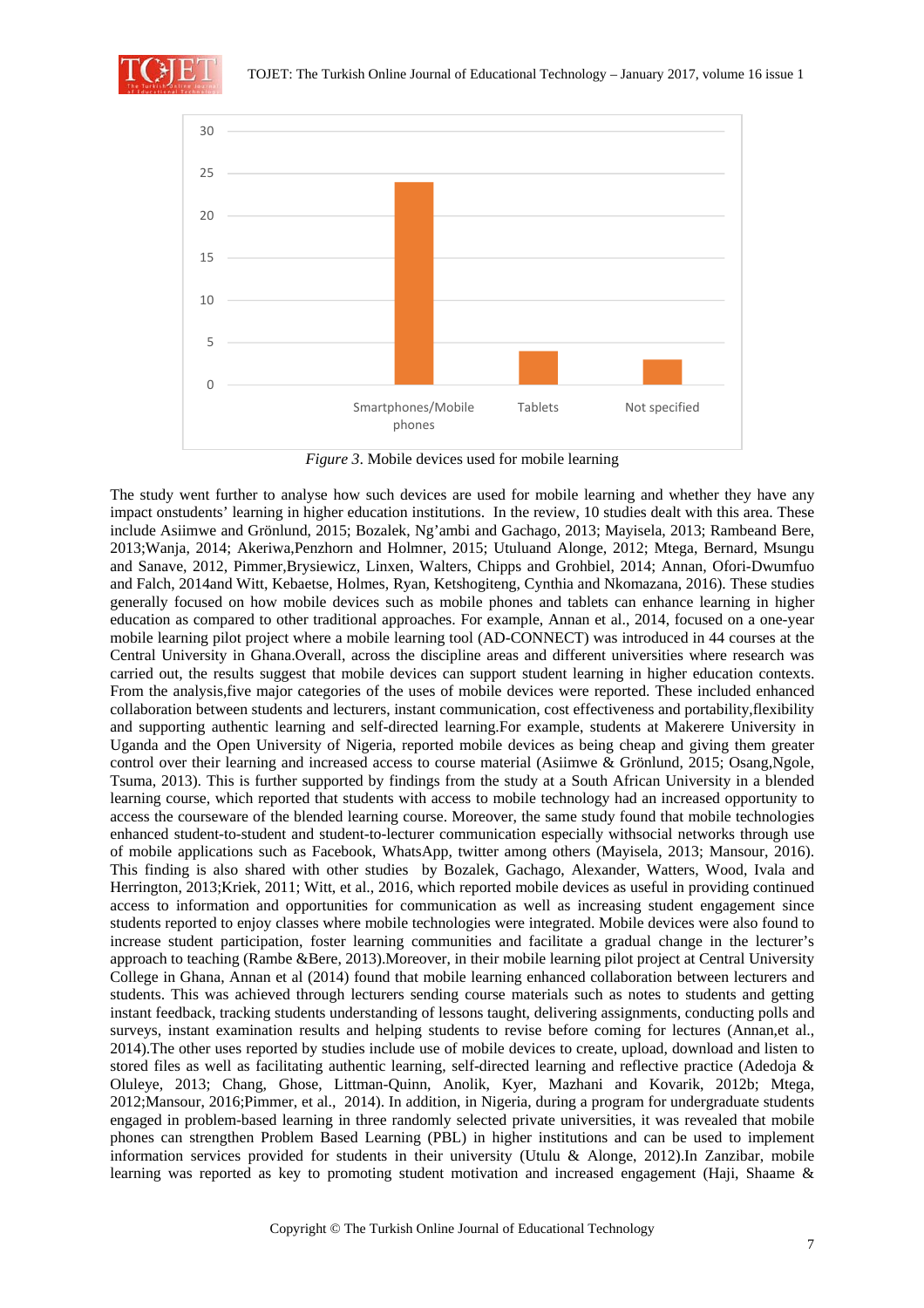

Kombo, 2013) whileGachago et al (2015) found that use of mobile applications such as WhatsApp increase immediacy and connection between students and teachers.

### **QUESTION 3: LECTURERS AND STUDENTS' PERCEPTIONS**

The study also sought to understand the students and lecturers' perceptions of mobile learning in higher education. The results showed contrasting feelings between students and lecturers on the use of mobile learning in university learning environments. For example, in a study conducted at Makerere University within two courses where Moodle was used as a learning platform, Asiimwe & Gronlund (2015), reported that students had positive attitudes towards the use of mobile phones to access the university learning management systems which enabled them to access learning materials, accomplish learning tasks, communicate and obtain better grades (Mtebe & Raisamo, 2014). With regard to students perceived 'mobile learning acceptance, findings seem to suggest eight key factors that influence the adoption of mobile learning by higher education students in developing countries. These include performance expectancy, facilitating conditions, environmental factors, technological, organisational, individual, social influence, access, nature of the institution's leadership and effort expectancy (Chang, Mwanika, Kaye, Muhwezi, Nabirye, Mbalinda, Burnham, 2012b). The findings further show that students are willing to use and adopt mobile devices and applications for learning purposes if they are made easy to use especially through providing bigger screens, key boards and high processing power (Mtebe  $\&$ Raisamo, 2014; Macharia & Pelser, 2014; Wang, 2016).Another important finding regarding access was that some students in higher education institutions reported having adequate knowledge and resources to use mobile devices for learning purposes (Mtebe & Raisamo, 2014).

On the other hand, the study findings showed some perceived concerns among lecturers affecting their use of mobile devices for teaching purposes. For example, in a study conducted among Nigerian lecturers, Shonola and Joy (2014) found that lecturers were concerned about their privacy and feared that confidential information would be exposed to students in the process of undertaking mobile learning activities. They also reported that they feared that the quality of their content would be compromised by the use of mobile learning (Shonola & Joy, 2014). Even where lecturers possessed mobile phones as in the case of lecturers at Mt Kenya University, they did not use them for mobile learning due to the negative attitudes they held towards mobile devices(Wanja, 2014).

### **QUESTION 4: CHALLENGES ASSOCIATED WITH MOBILE LEARNING**

From the reviewed studies, there is reasonable evidence that African higher education institutions face considerable challenges in implementing mobile learning. The main constraints mentioned by the studies arecentred on issues such as poor technological infrastructure leading to internet access problems, lack of access to modern mobile devices, lack of mobile learning pedagogical skills and thepoor attitude among some lecturers and institutional leaders towards mobile learning. For example, in a study conducted at Makerere University in Uganda to find out the experience of students using the university online learning management system through their devices, Asiimwe and Gronlund (2015) found that 53% of the respondents noted that it was frustrating for them to use and operate the learning management system on mobile phones. This was because they found it hard to understand the best way to use the system using mobile phones, noting that mastering the system required much effort. South African students who participated in a blended learning course that required them to use mobile devices to access the university learning system reported similar challenges. These reported that using mobile devices was very slow especially in loading pages because it needed a large memory, which was lacking in most phones owned by students. They also reported high cost of the internet, limited access to learning materials, as well as the incompatibility of university learning management systems with mobile phones and other mobile devices (Mayisela, 2013). The problem of high costs was further explored in a study conducted at Sokoine University in Tanzania, where students and teachers reported using their VISA cards to purchase online applications, which they needed for learning purposes, as well as paying a lot of money daily for internet access to allow them to download learning content (Mtega, et al., 2012).

Moreover, mobile learning was reported to be distracting in some studies. For example, mature married students were against the idea of using mobile applications such as WhatsApp, saying that this affected their family life especially where fellow students expected them to participate in certain discussions after class hours (Rambe &Bere, 2013).The other reported challenges of mobile devices for learning purposes included network/ bandwidth failures, power shortages, limited knowledge in the use of smart mobile devices, lack of internet enabled/smart mobile devices among both students and lecturers and the absence of policies guiding the use of mobile devices for learning (Adedoja & Oluleye, 2013; Annan, et al, 2014; Haji, et al., 2013; Lwoga, 2012, Muianga,Hanson, Nilsson, Mondlane, Mutimucio and Guambe, 2013; Witt, et al., 2016). In addition, from the educators' perspective, lack of special skills and knowledge to use mobile devices in designing curriculum, assessment, among others affects their intentions to integrate mobile devices in the instructional process. This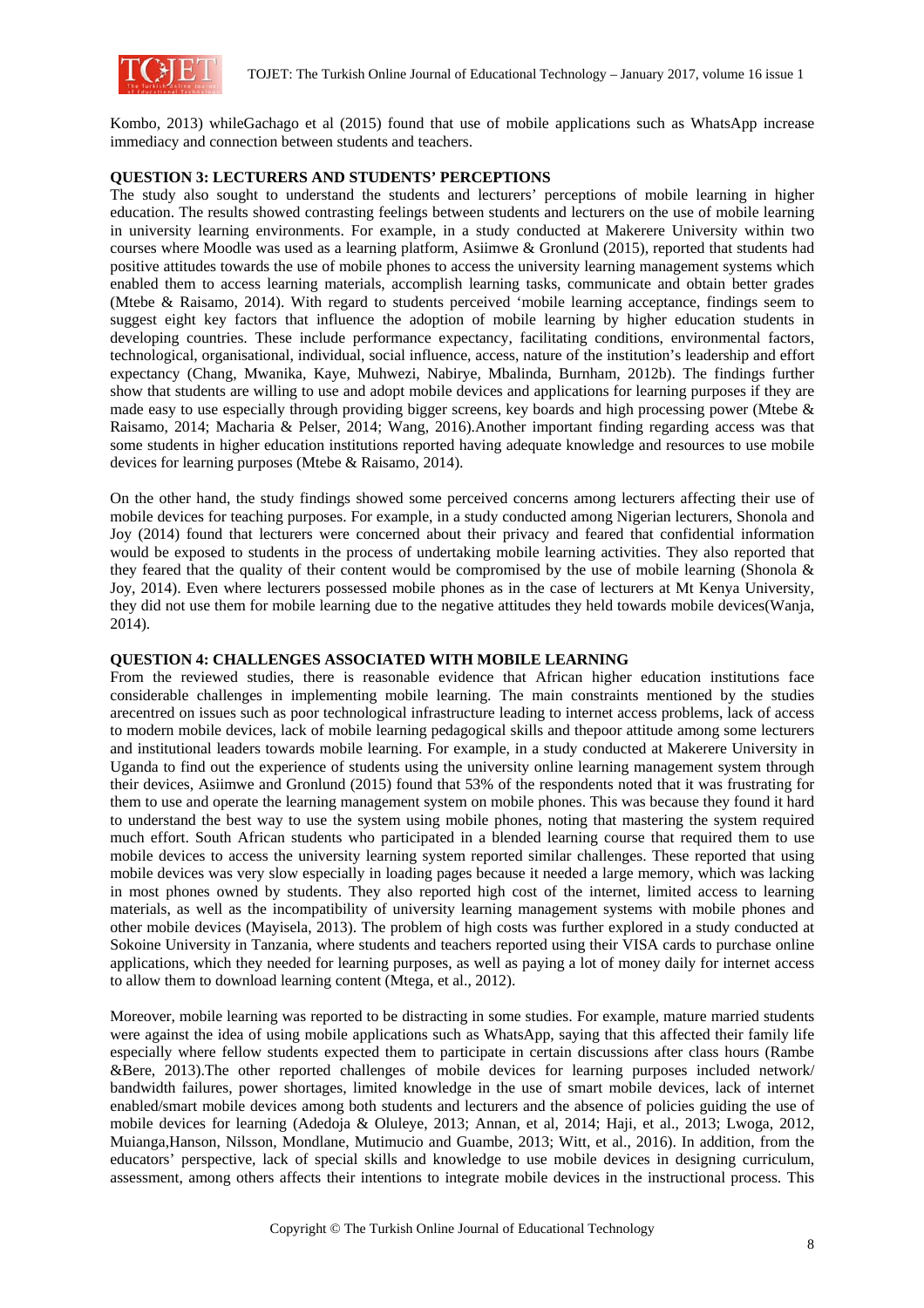

according to (Agbatogun, 2013) was reported to be worse in situations where the institutional leaders were hesitant to encourage and support the mobile learning initiatives suggested by the lecturers or the institutions themselves.

### **DISCUSSION**

This section summarises and discusses key findings in line with previous studies. Weaknesses identified from the reviewed studies and recommendations for policy and future research related to mobile learning in higher education within African context are presented.

One of the key research questions addressed by this study was to establish the research types, methods, countries of research and the theoretical frameworks commonly applied in mobile learning studies within higher education institutions in Africa. Emphasis on these features was important in order to understand the way research findings and conclusions are constructed. In this review, mixed methods formed a large percentage of studies (13), followed by quantitative studies (six) and case studies (five). These findings are consistent with Crompton et al (2016) who in their systematic review of mobile learning in Science reported mixed methods and case studies as the most used approaches in the reviewed studies. The use of mixed methods in mobile learning studies is possibly due to the desire by mobile learning researchers to understand this phenomenon frommultiple viewpoints and perspectives (Bryman, 2008) which is well supported by this approach to research (Johnson, et al., 2007). In addition, the big number of case studies could possibly be justified by the fact that mobile learning is an emerging field of research and therefore the boundaries between this concept and its context are not yet evident thus utilising case studies, which focus on a phenomenon within its normal context (Yin, 2003).

In addition, six methods of data collection were reported in the reviewed studies with questionnaires (26) and interviews (13) being the most used. The use of questionnaires is possibly due to its ability to gather data from a large population (Bryman, 2015) compared to other methods such as praxis, content analysis, and observation, given the large population that characterised most of the reviewed studies. For instance, the study by Macharia and Pelser (2014) study had 1800 participants, Maleko Munguatosha et al (2011) had 1588, Chang et al (2012) had 1118, Mtebe and Raisamo (2014) had 823 while Utulu and Alonge (2012) had 750. In addition, Schreiberand Aartun (2011) had 729, Czerniewicz and Brown (2013) 543, Annan et al., (2014) 522, Agbatogun (2013) had 492,while Bozalek et al (2013) had 242 study participants. Based on these figures, therefore, the popularity of questionnaires in the reviewed studies is justifiable. However, the absence of tests as a data collection instrument across all the studies can be regarded as a methodological weakness. This is because, tests are among the most useful tools in educational research and since some studies (Utulu & Alonge, 2012; Wanja, 2014) aimed at assessing student achievement through use of mobile learning, achievement tests would have been used to ensure valid and reliable results.

With regard to theoretical frameworks, 14 out of 31 studies employed a theoretical framework while 17 out of 31studies did not base their research on any framework. The studies employed frameworks such as the Davis technology acceptance framework, Unified Theory of Acceptance and Use of Technology framework, Framework for the Rational Analysis of Mobile Education and Roger's Diffusion of Innovations (2003). This is a strong point within these studies as frameworks provide a basis upon which mobile learning canbe implemented and the possible factors that could affect its progress. For example, the Unified Theory of Acceptance and Use of technology illustrates whether users will be able to accept the new technologies and their ability to deal with it (Venkatesh & Zhang, 2010). However, the 17 studies that did not base their analysis on any framework, their findings and conclusions are questionable. This is because without theory, our interpretation and understanding of the social world could be meaningless (Reeves, Albert, Kuper and Hodges, 2008).

In addition, the geographical distribution of studies showed that 11 of the 31 studies were carried out in South Africa. According to the recent research by Pew Research centre (2015), mobile phones are as common in South Africa as they are in the USA with over 89% owning a mobile phone and the country has a well-developed telecommunication infrastructure as compared to other African countries. This possibly explains the big number of mobile learning projects and studies on mobile learning in this African region. The same results are consistent with Crompton, et al (2016) review of mobile learning in science education, which states that Taiwan which was the most reported country also has one of the most advanced telecommunication networks in Asia. The implication drawn from these findings is that, success of mobile learning largely depends on the presence of a well-developed telecommunication network to support the use of mobile devices, which according to the proponents of the Unified Theory of Acceptance and Use of technology model is an important facilitating condition (Venkatesh & Zhang, 2010) for technology acceptance.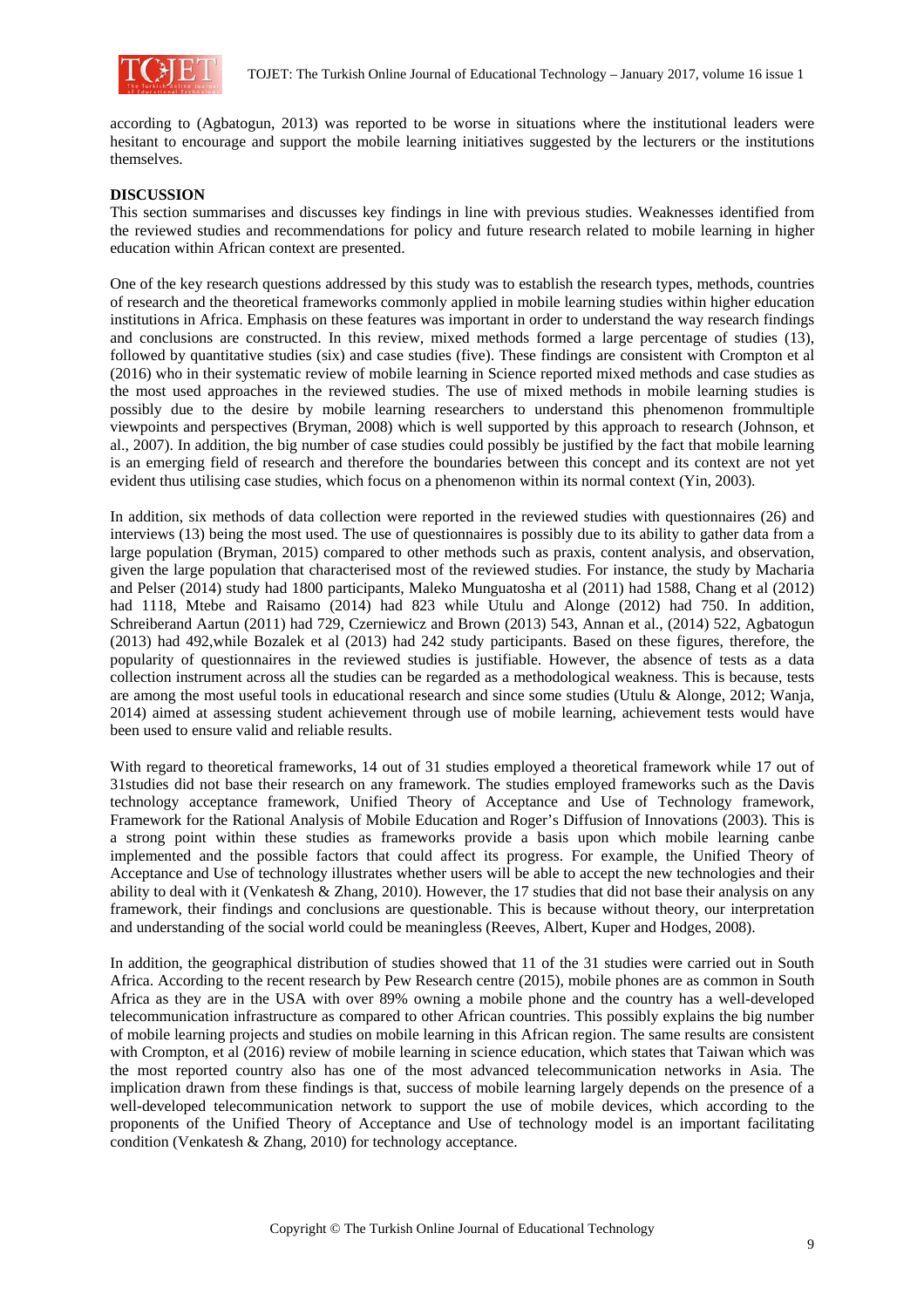

Mobile phones were reported as the main mobile device used for mobile learning in African higher education institutions. This finding correlates with current findings on the proliferation of mobile phones in Africa, which report that Africa is currently the second largest and fastest growing mobile phone market in the world with a penetration rate of 60% (Pew Research centre, 2015). This provides promise that increased access may lead to a paradigm shift through emphasising mobile learning as a supplementary approach of learning within higher education. The study findings generally show that mobile learning in higher education can enhance students' learning. This is through increased collaboration between students and lecturers, instant communication, supporting authentic learning, increased student participation and engagement and supporting authentic learning. Other benefits include downloading, listening to stored files, facilitating authentic learning and reflective practice, as well as fostering learning communities and gradual change in the lecturers' approach to teaching (Asiimwe & Grönlund, 2015; Kriek, 2011;Osang, et al., 2013; Pimmer, et al., 2014; Rambe & Bere, 2013; Witt, et al., 2016).Such findings would suggest that students in African higher education institutions believe that mobile learning is useful for their learning.However, with half of the studies lacking a clear theoretical framework to guide the analysis and interpretation of their results as well as over reliance on students and teachers' perceptions of mobile learning, these results should be viewed with caution.

The reviewed studies provide reasonable evidence that mobile learning in higher education institutions within Africa face a considerable number of challenges. These centreon issues such as poor technological infrastructure leading to internet access problems, lack of access to modern mobile devices, lack of mobile learning pedagogical skills among teachers/ lecturers and poor attitude among students and lecturers. Others are incompatibility of mobile devices with the university online management systems as well as absence of policies to guide the implementation of mobile learning (Adedoja & Oluleye, 2013; Annan, et al., 2014;Haji, et al., 2013; Lwoga, 2012;Mayisela, 2013; Muianga, et al., 2013; Witt, et al., 2016). The challenges mentioned in this study are in harmony with those raised by UNESCO and the Horizon Reports (2014, 2015)on the challenges facing the integration of mobile learning. They identified connectivity, which is restricted in many areas due to the cost of data, poor internet speed, poor quality mobile phones with limited functionalities and small screens among others (Isaacs, 2012). However, Allan, Carbonaro and Buck (2006) argues that even though mobile devices are expensive, they provide a cheaper alternative when compared to other devices such as desktop and laptop computers. It is also important to note that in some of the studies (e.g. Mtega, et al., 2012) a good number of students in higher education within Africa reported having good access to modern devices that are internet enabled. This provides a promising ground within higher education institutions in Africa to revolutionise their education systems through mobile learning.

### **LIMITATIONS & IDENTIFIED GAPS**

A number of gaps were identified in studies focusing on mobile learning in African context. First, a significant number of studies (17) did not base their research on any theoretical framework, which puts the findings and conclusions into question. This is because, theory provides the basis for understanding complex problems, interpreting empirical data, avoiding unorganised collection of accounts, as well as providing a basis for explaining and analysing the way institutions and individuals work (May, 2001; Reeves, et al., 2008; Robert& Sari, 2006; Wacker, 1998). Without theory, our findings on the social world are devoid of meaning (May,2001) which implies that it must be part of the practice of all our research processes (Mills, 1959). The possible reason as to why frameworks are not yet clear is the fact that mobile learning in formal education is still a developing field and therefore methodologies and frameworks are still emerging (Traxler, 2009).Moreover, most of the reviewed studies are small-scale with only one study out of 31 based on a 1-year mobile learning pilot project. However, studies conducted within a very short periodcan be criticized for failing to address some critical issues. This is because there is no adequate time to explore issues in-depth (Cheung & Hew, 2009), establishing causal inferences, change in knowledge and attitudes as well as providing thick descriptions offered by longer term studies such as those applying a longitudinal research approach (Long & Johnson, 2000; Ruskin 2002). Other researchers such as Rajasingham (2011) also noted that most mobile learning studies and scenarios are based on short term and short funded pilot projects.

In terms of the geographical distribution of studies across the African continent, only ten countries out of the 54 making up the continent were represented. South Africa dominated with 11 out of 31 studies while, Nigeria accounted for five out of 31. This means, the rest of the 52 African countries shared 15 studies. This wide disparity in coverage generally shows that research in use of mobile learning in Africa is still very limited more especially among the least developed countries of sub-Saharan Africa. This demonstrates a need for future research and mobile learning projects to focus on this area. Therefore, it is important to note thatthe gaps identified in the reviewed studies have strong implications for policy, practice and research in the area of mobile learning within African context. For instance, the absence of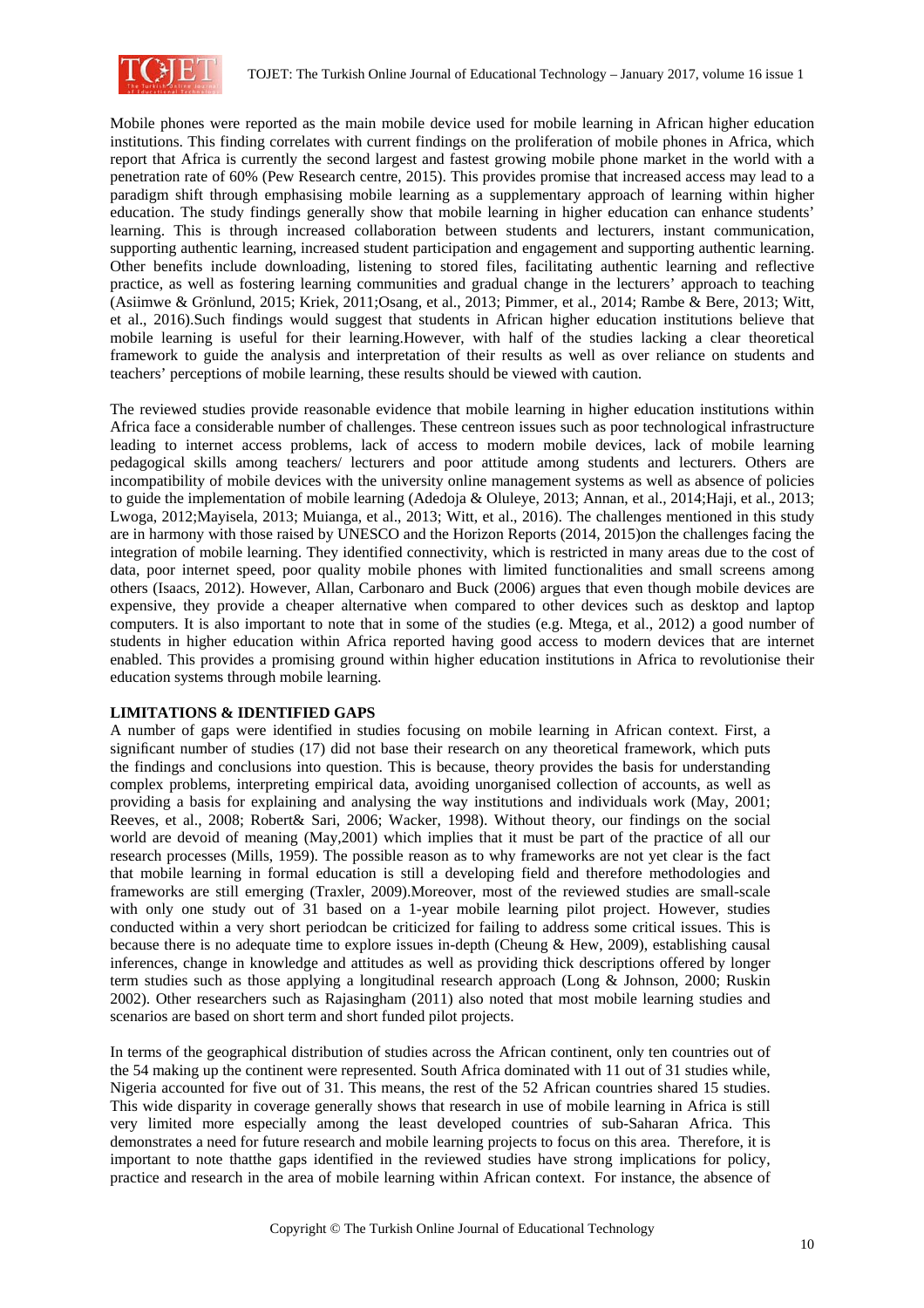

empirical studies reporting on existing mobile learning projects in higher education institutions in Africa implies that mobile learning has not become mainstream in this context. Therefore, further research in this field is needed to explore its impact as the proliferation of mobile devicesin Africa increases.

### **CONCLUSION AND SUGGESTIONS FOR FUTURE RESEARCH**

The number of studies on mobile learning in higher education is growing rapidly, even though there are still very few high quality studies to provide evidence for its effectiveness. Nonetheless, the study findings seem to suggest a growing interest in the integration and use of mobile learning in Africa's higher education institutions. With the increasing spread of mobile devices, the future of mobile learning in Africa is encouraging. Fo rinstance, the analysis seems to suggest an increasing interest in mobile learning research within Africa. For example, from 2010 to 2011a very limited number of studies (three) were published, while from 2012-2013 research in this area increased at a fast pace with a record number of 15 studies published, while in 2014 to 2016 13studies have been published. The big number of papers published between 2012 and 2014 is in agreement with the findings by the New Horizon Reports (2014, 2015) which noted that there was an increasing trend in mobile learning within developing countries (Isaacs, 2012).This is an encouraging trend showing an increasing interest in researching mobile learning in African higher education.

However, as noted in the discussion section, a few challenges remain which require attention if mobile learning is to be fully integrated within higher education institutions in Africa. First, technical support should be provided to students and teachers on use of mobile technologies, learning management systems need to be designed in a way compatible with mobile devices, training should be provided to course developers and internet access on campuses including student residences, classrooms and library should be improved. This will address some challenges such as the internet costs faced by students (Adedoja, Adelore, Egbokhare and Oluleye, 2013; Mayisela, 2013).

Finally, the study recommends future research to conduct longer and bigger scale studies exploring the impact of mobile learning in higher education in African context sincethe majority of the studies were characterised by short duration. Moreover, studies should utilise the existing mobile learning and other educational technology related frameworks to provide a lens through which study results can be analysed and interpreted. If these issues are addressed, the impact of mobile learning in Africa can be accurately evaluated and study results can be used to design appropriate policies to guide effective mobile learning pedagogies for higher education institutions.

### **REFERENCES**

- Allan, C., Carbonaro, M. & Buck, G. (2006). A survey of personal digital assistants (PDAs) use in a middle school
- environment: Perceptions of teachers, parents and students. Meridian Middle School Computer Technologies Journal, 2(9). Retrieved through: http://www.ncsu.edu/meridian/sum2006/PDAS/ [Accessed 16.08.2016].
- Adeboye, D., & Staden, C, J (2015).Difficulties Experienced by Students Using Mobile Devices to Access E- Learning A Case Study of Undergraduate IT Students in South Africa.
- Akeriwa, M., Penzhorn, C., & Holmner, M. (2015). Using mobile technologies for social media based library services at the University of Development Studies Library, Ghana. *Information Development, 31*(3), 284- 293.
- Agbatogun, A.O. (2013). Interactive digital technologies' use in Southwest Nigerian universities. *Educational Technology Research and Development*, 61(2), 333-357.
- Annan, N. K., Ofori-Dwumfuo, G. O., & Falch, M. (2014). Mobile Learning Platform: a case study of introducing m-learning in Tertiary Education. *GSTF Journal on Computing (JoC), 2*(1).
- Adedoja, G., Adelore, O., Egbokhare, F., & Oluleye, A. (2013). Learners' acceptance of the use of mobile phones to deliver tutorials in a distance-learning context: A case study at the University of Ibadan. *The African Journal of Information Systems, 5*(3), 3.
- Asiimwe, E. N., & Grönlund, A. (2015). MLCMS actual use, perceived use, and experiences of use. International Journal of Education and Development using Information and Communication Technology, 11(1), 101A.
- Bryman, A. (2015). *Social research methods*. Oxford university press.
- Bozalek, V., Gachago, D., Alexander, L., Watters, K., Wood, D., Ivala, E., & Herrington, J. (2013). The use of emerging technologies for authentic learning: A South African study in higher education. *British Journal of Educational Technology, 44*(4), 629-638.
- Bozalek, V., Ng'ambi, D., & Gachago, D. (2013). Transforming teaching with emerging technologies: Implications for higher education institutions. *South African Journal of Higher Education*, *27*(2).
- Baran, E. (2014). A Review of Research on Mobile Learning in Teacher Education. *Educational Technology & Society*, *17*(4), 17-32.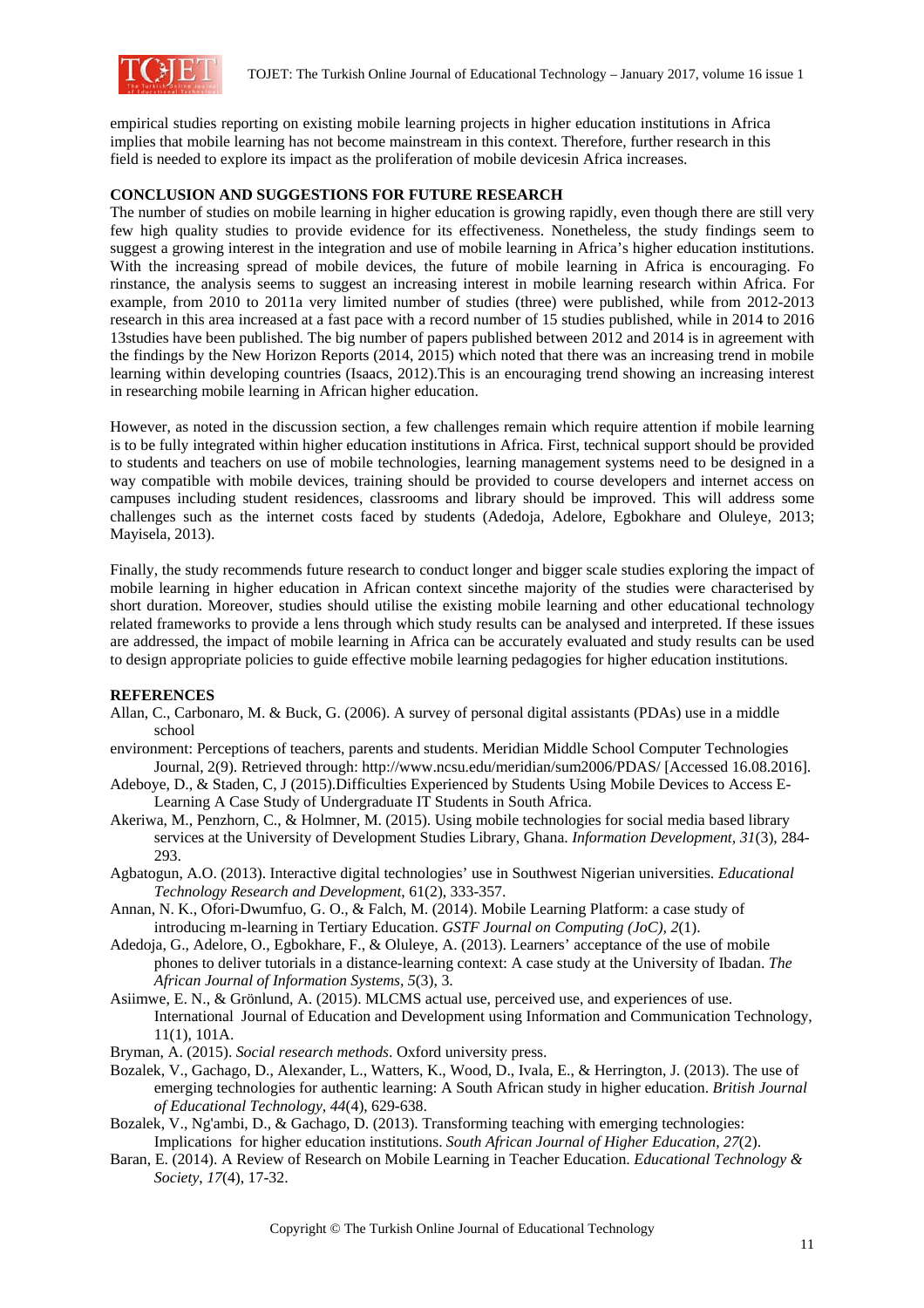

- Burston, J. (2015). Twenty years of MALL project implementation: A meta-analysis of learning outcomes. *ReCALL*, *27*(01), 4-20.
- Crompton, H., Burke, D., Gregory, K. H., & Gräbe, C. (2016). The Use of Mobile Learning in Science: A Systematic Review. *Journal of Science Education and Technology*, *25*(2), 149-160.
- Czerniewicz, L., & Brown, C. (2013). The habitus of digital "strangers" in higher education. *British Journal of Educational Technology*, *44*(1), 44-53.
- Chang, L. W., Mwanika, A., Kaye, D., Muhwezi, W. W., Nabirye, R. C., Mbalinda, S., & Burnham, G. (2012a). Information and communication technology and community-based health sciences training in Uganda: perceptions and experiences of educators and students. *Informatics for Health and Social Care*, *37*(1), 1- 11.
- Chang, A. Y., Ghose, S., Littman-Quinn, R., Anolik, R. B., Kyer, A., Mazhani, L.,& Kovarik, C. L. (2012b). Use of mobile learning by resident physicians in Botswana. *Telemedicine and e-Health*, *18*(1), 11-13.
- Conole, G., Latt, M. d., Dillion, T., & Darby, J. (2006). JISC LXP Student experiences of technologies. Draft final report.
- Caudill, J. G. (2007). The growth of m-learning and the growth of mobile computing: Parallel developments. *The International Review of Research in Open and Distributed Learning*, *8*(2).
- Davison, C. B., & Lazaros, E. J. (2015). Adopting Mobile Technology in the Higher Education Classroom. Journal of Technology Studies, 41(1).
- Duman, G., Orhon, G., & Gedik, N. (2015). Research trends in mobile assisted language learning from 2000 to 2012. *ReCALL*, *27*(02), 197-216.
- Essary, M.L. (2014). Key external factors influencing successful distance education programs. Academy of Educational Leadership Journal, 18 (3).
- Eneza EPPI (2010). Center for conducting systematic review. Institute of Education, University of London.
- Flyvbjerg, B. (2006). Five misunderstandings about case-study research. *Qualitative inquiry*, *12*(2), 219-245.
- Frohberg, D., Göth, C., & Schwabe, G. (2009). Mobile learning projects–a critical analysis of the state of the art. *Journal of computer assisted learning*, *25*(4), 307-331.
- Haji, H. A., Shaame, A. A., & Kombo, O. H. (2013, September). The opportunities and challenges in using mobile phones as learning tools for Higher Learning Students in the developing countries: Zanzibar context. In AFRICON, 2013 (pp. 1-5). IEEE
- Hennink, M., Hutter, I., & Bailey, A. (2010). *Qualitative research methods*. Sage.
- Hwang, W. Y., Huang, Y. M., Shadiev, R., Wu, S. Y., & Chen, S. L. (2014). Effects of using mobile devices on
- English listening diversity and speaking for EFL elementary students. *Australasian Journal of Educational Technology, 30*(5), 503-516
- Isaacs, S. (2012). Turning on Mobile Learning in Africa and the Middle East, Illustrative Initiatives and Policy Implications, by the United Nations Educational, Scientific and Cultural Organization 7, place de Fontenoy, 75352 Paris 07 SP, UNESCO 2012, France.
- Johnson, R. B., Onwuegbuzie, A. J., & Turner, L. A. (2007). Toward a definition of mixed methods research. *Journal of mixed methods research*, *1*(2), 112-133.
- Kriek, L. (2011, October). Mobile social media for a private higher education institution in South Africa. In Web Society (SWS), 2011 3rd Symposium on (pp. 68-73). IEEE.
- Kukulska-Hulme, A., & Traxler, J. (2007). Designing for mobile and wireless learning. In H. Beetham & R. Sharpe (Eds.), *Rethinking pedagogy for a digital age: Designing and delivering e-learning* (pp. 180-192). London, UK: Routledge.
- Lwoga, E. (2012). Making learning and Web 2.0 technologies work for higher learning institutions in Africa. *Campus-Wide Information Systems, 29*(2), 90-107.
- Long, T., & Johnson, M. (2000). Rigour, reliability and validity in qualitative research. *Clinical effectiveness in nursing*, *4*(1), 30-37.
- May, T. (2001). *Social research: issues, methods and process*. Buckingham: Open University Press.
- Mills, W. (1959). *On Intellectual craftsmanship. The sociological imagination*, Oxford University Press.
- Mtega, W. P., Bernard, R., Msungu, A. C., & Sanare, R. (2012). Using mobile phones for teaching and learning purposes in higher learning institutions: The case of Sokoine University of Agriculture in Tanzania. UbuntuNet-Connect 2012 Promoting regional Research and Education Collaboration, 118.
- Mtebe, J. S., & Raisamo, R. (2014). Investigating students' behavioural intention to adopt and use mobile learning in higher education in East Africa. I*nternational Journal of Education and Development using Information and Communication Technology, 10*(3), 4.
- Mayisela, T. (2013). The potential use of mobile technology: enhancing accessibility and communication in a blended learning course. *South African Journal of Education, 33*(1), 1-18.
- Macharia, J. K., & Pelser, T. G. (2014). Key factors that influence the diffusion and infusion of information and communication technologies in Kenyan higher education. Studies in Higher Education, 39(4), 695-709.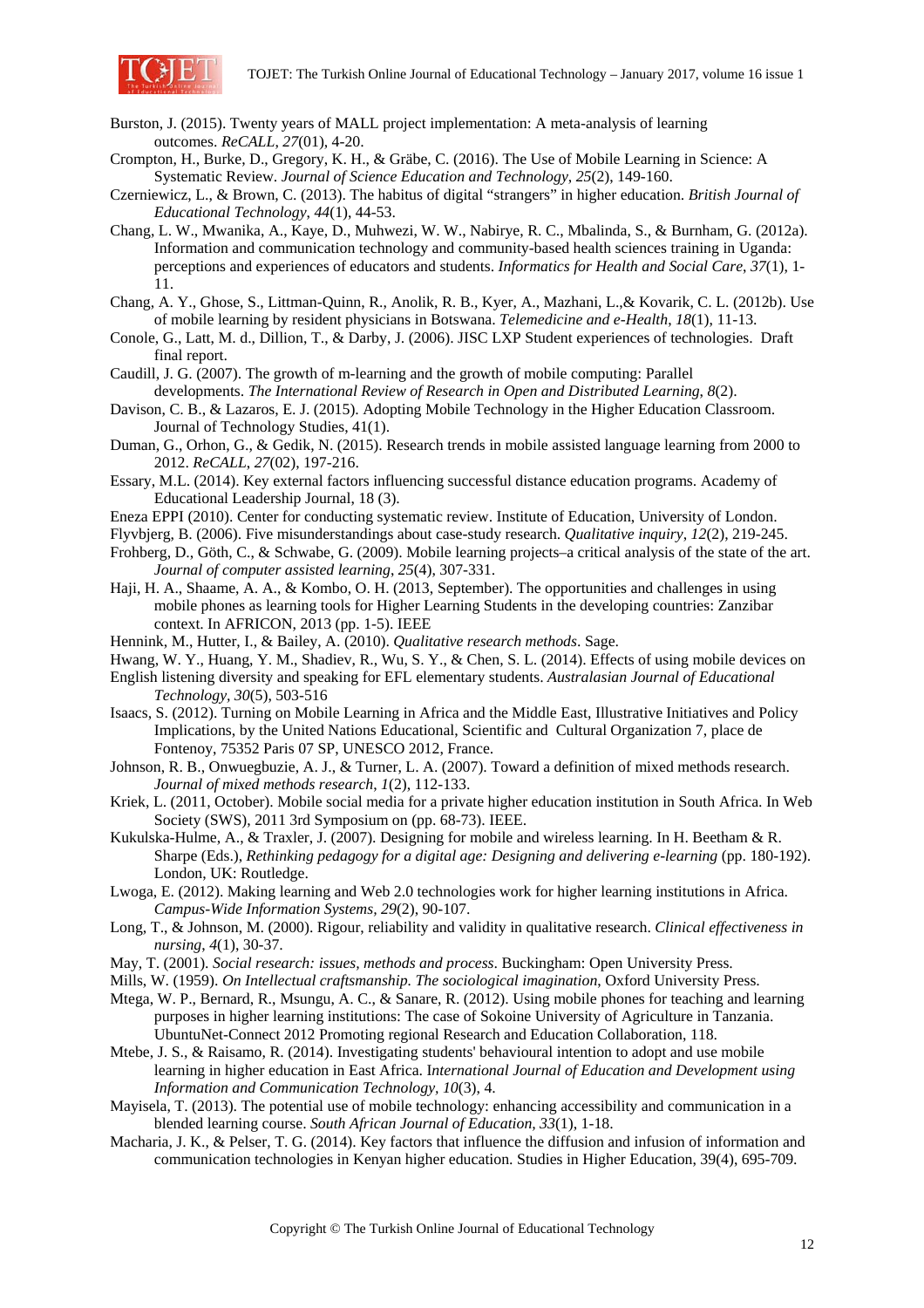

- Muianga, X., Hansson, H., Nilsson, A., Mondlane, A., Mutimucuio, I., & Guambe, A. (2013). ICT in education in Africa-myth or reality: A case study of Mozambican higher education institutions. *The African Journal of Information Systems, 5*(3), 5.
- Maleko Munguatosha, G., Birevu Muyinda, P., & Thaddeus Lubega, J. (2011). A social networked learning adoption model for higher education institutions in developing countries. *On the Horizon*, *19*(4), 307-320.

Morris, A. (2015). *A practical introduction to in-depth interviewing*. Sage.

Muijs, D. (2010). *Doing quantitative research in education with SPSS*. Sage.

Mansour, E. A. (2016). Use of smartphone apps among library and information science students at South Valley

- Mathevula, M.D., & Uwizeyimana, D.E. (2014). The challenges facing the integration of ICT in teaching and learning activities in South African secondary schools. Mediterranean Journal of Social Sciences, 5(20), 1087-1097.
- Mikre, F. (2011). The roles of ICT in education. Review article with emphasis to the computer and internet. Ethiopian Journal of Education and Science, 6(2). University, Egypt. *The Electronic Library*, *34*(3).
- Nguyen, L., Barton, S. M., & Nguyen, L. T. (2015). Ipads in higher education—hype and hope. British Journal of Educational Technology, 46(1), 190-203
- Ng'ambi, D., Gachago, D., Ivala, E., Bozalek, V., & Watters, K. (2012, June). Emerging Technologies in South African Higher Education Institutions: towards a teaching and learning practice framework. In International Conference on e-Learning (p. 354). Academic Conferences International Limited.
- Naismith, L. (2008). Literature review in mobile technologies and learning. Retrieved on 10.05.2015 from http://elearning.typepad.com/thelearnedman/mobile\_learning/reports/futurelab\_review\_11.pdf.
- Osang, F. B., Ngole, J., & Tsuma, C. (2013, February). Prospects and Challenges of Mobile Learning Implementation in Nigeria. Case Study National Open University of Nigeria NOUN. In International Conference on ICT for Africa 2013 (pp. 20-23).
- Pimmer, C., Brysiewicz, P., Linxen, S., Walters, F., Chipps, J., & Gröhbiel, U. (2014). Informal mobile learning in nurse education and practice in remote areas—A case study from rural South Africa. *Nurse education today*, *34*(11), 1398-1404.
- Rambe, P &Bere, A. (2013). Using mobile instant messaging to leverage learner participation and transform pedagogy at a South African University of Technology. *British Journal of Educational Technology*, *44*(4), 544-561.
- Reeves, S., Albert, M., Kuper, A., & Hodges, B.D. (2008). Qualitative research: why use theories in qualitative research? *British Medical Journal*, 337 (7670), 631-634.
- Robert, B., Sari, K, B. (2006). *Qualitative research for education: an introduction to theories and methods* (5<sup>th</sup> ed.). Boston, USA: Allyn & Bacon.
- Rajasingham, L. (2011). Will mobile learning bring a paradigm shift in higher education? *Education Research International*, *2011*.
- Rodrigo, R. (2011). Mobile teaching versus mobile learning. EDUCAUSE Quarterly 101 Magazine, 34 (2).
- Shonola, S. A., & Joy, M. S. (2014, July). Mobile learning security issues from lecturers' perspectives (Nigerian Universities Case Study)'. In 6th International Conference on Education and New Learning Technologies, 7-9 July, 2014, Barcelona, Spain. pp. 7081 (Vol. 88).
- Schreiber, B., & Aartun, K. (2011). Online Support Service via Mobile Technology—a Pilot Study at a Higher Education Institution in South Africa. *Journal of Psychology in Africa, 21*(4), 635-641.
- Shields, P. M., & Rangarajan, N. (2013). *A playbook for research methods: Integrating conceptual frameworks and project management*. New Forums Press.
- Smith, J. A. (Ed.). (2007). *Qualitative psychology: A practical guide to research methods*. Sage.
- Tracy, S. J. (2013). Qualitative research methods. *UK: Wiley-Blackwell*.
- Tsai, C. W., Shen, P. D., & Chiang, Y. C. (2013). The application of mobile technology in e-learning and online education environments: a review of publications in SSCI-indexed journals from 2003 to 2012. *International Journal of Enterprise Information Systems (IJEIS)*, *9*(4), 85-98.
- Utulu, S. C., & Alonge, A. (2012). Use of mobile phones for project based learning by undergraduate students of Nigerian private universities. International Journal of Education and Development Using Information and Communication Technology, 8(1), 4.
- Venkatesh, V., & Zhang, X. (2010). Unified theory of acceptance and use of technology: US vs. China. *Journal of Global Information Technology Management*, *13*(1), 5-27.
- Witt, R. E., Kebaetse, M. B., Holmes, J. H., Ryan, L. Q., Ketshogileng, D., Antwi, C., ... & Nkomazana, O. (2016).
- The role of tablets in accessing information throughout undergraduate medical education in Botswana. *International journal of medical informatics*, *88*, 71-77.
- Wanja, S. N. (2014). Utilization of mobile phone in enhancing learner support services for distance education programmes: a case of Mount Kenya University, Kenya (Doctoral dissertation, University of Nairobi).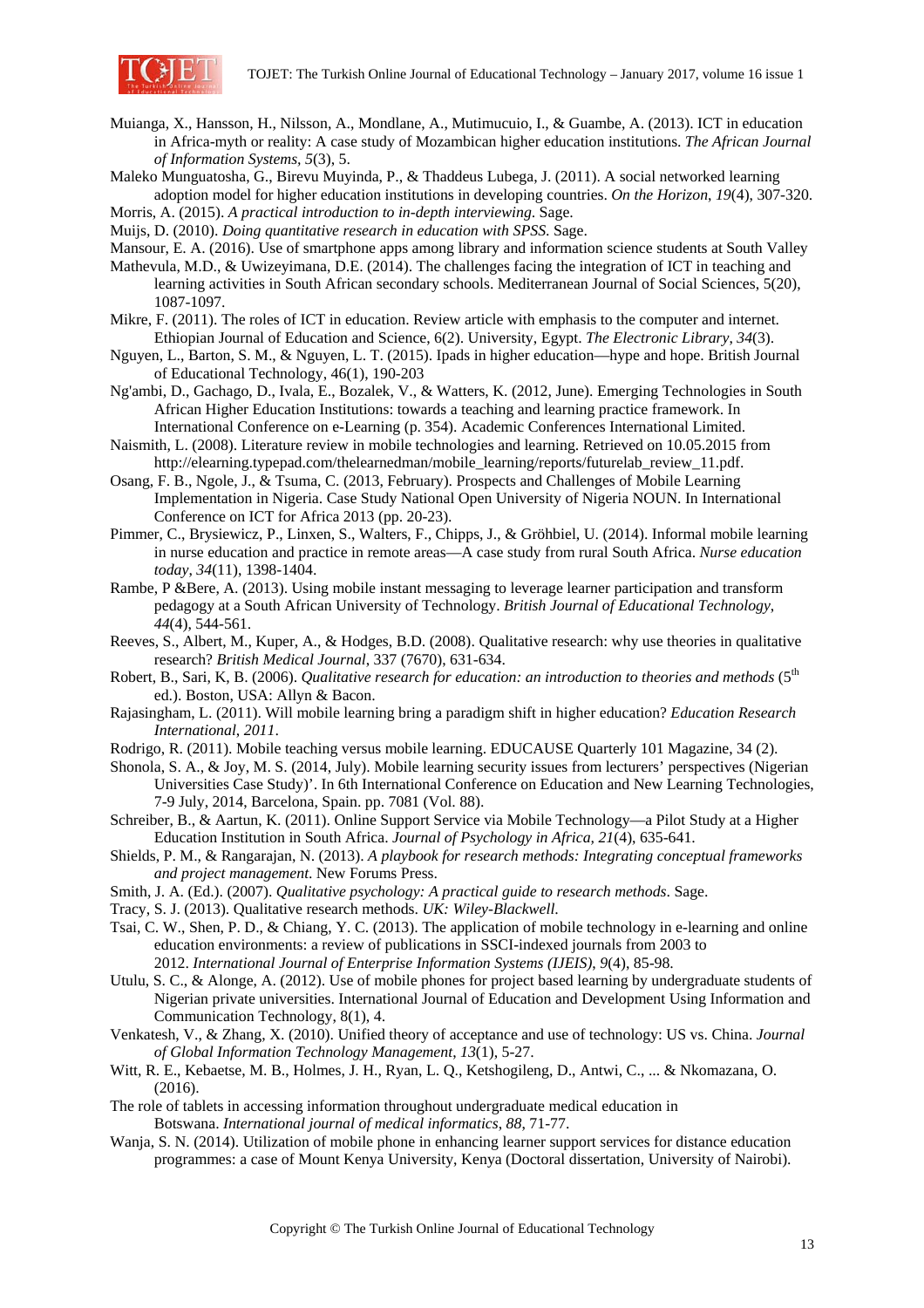

Wacker, J. G. (1998). A definition of theory: research guidelines for different theory-building research methods in operations management. *Journal of Operations Management*, 4 (16), 361-385.

- Wu, W. H., Wu, Y. C. J., Chen, C. Y., Kao, H. Y., Lin, C. H., & Huang, S. H. (2012). Review of trends from mobile learning studies: A meta-analysis. Computers & Education, 59(2), 817-827.
- Wang, Y.H. (2016). Integrating self-paced mobile learning into language instruction: impact on reading comprehension and learner satisfaction. *Interactive Learning Environments*, 1-15.
- Yin, R. K. (2013). *Case study research: Design and methods*. Sage publications.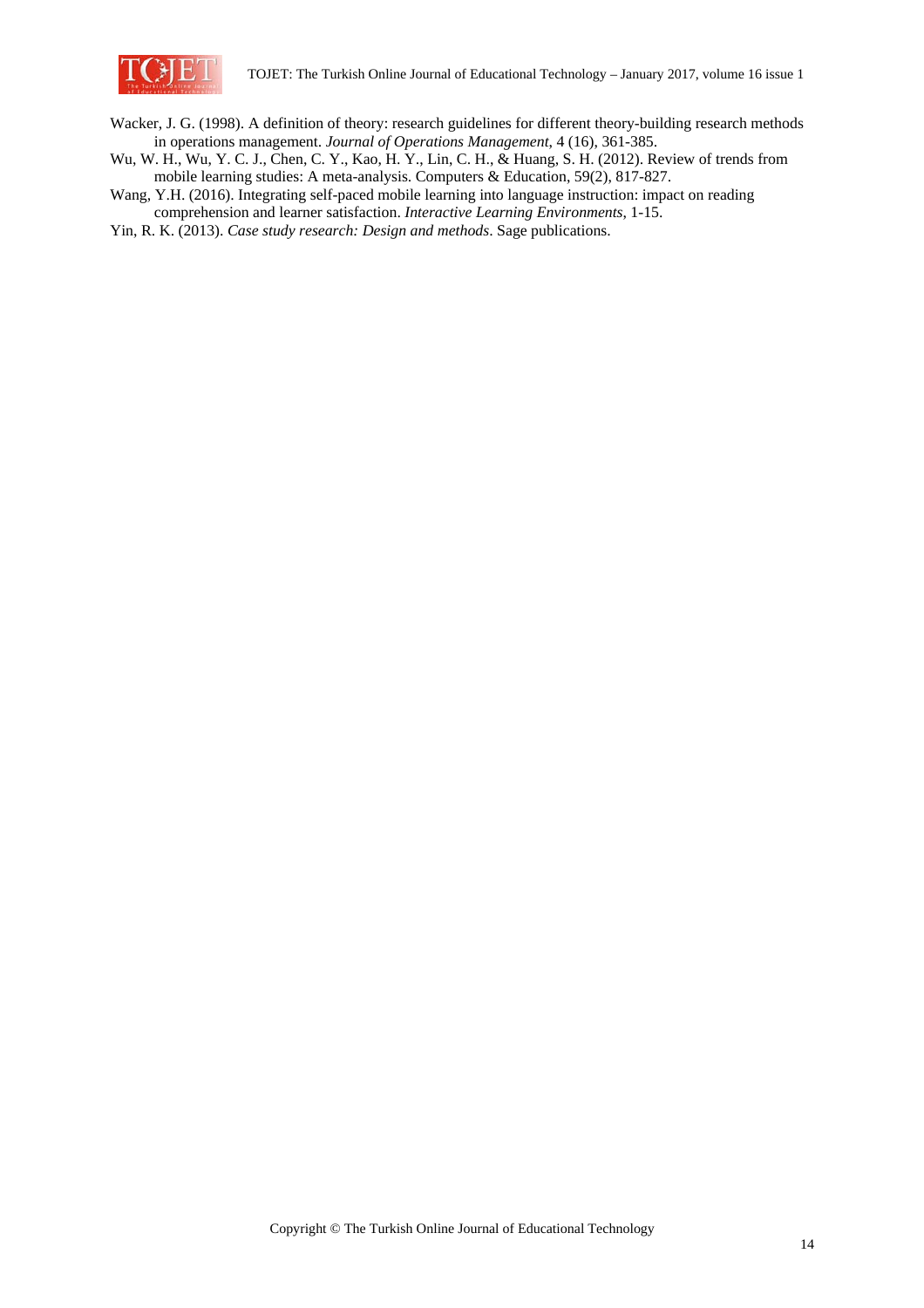

## **Appendix: Summary of Reviewed Studies**

| References                      | Countr<br>у     | N   | Design           | Focus                                                                                                                                                                                                              | Summary of Findings                                                                                                                                                                                                                                                                                                               |
|---------------------------------|-----------------|-----|------------------|--------------------------------------------------------------------------------------------------------------------------------------------------------------------------------------------------------------------|-----------------------------------------------------------------------------------------------------------------------------------------------------------------------------------------------------------------------------------------------------------------------------------------------------------------------------------|
| Asiimwe $\&$<br>Grönlund (2015) | Uganda          | 30  | Mixed            | Investigating use of<br>LCMS on mobile phones<br>at Makerere University<br>in Uganda.                                                                                                                              | The results show positive attitudes<br>towards use of LCMS on phones but<br>also huge challenges which are<br>content and technical in nature.                                                                                                                                                                                    |
| Adedoja et al<br>(2013).        | Nigeria         | 201 | Mixed            | This mobile phones for<br>learning purposes study<br>focused on students'<br>acceptance of                                                                                                                         | The findings confirm that the mobile<br>tutorials enhanced teaching and<br>learning. Challenges such as<br>network failure and the poor supply<br>of electricity were reported.                                                                                                                                                   |
| Agbatogun<br>(2013).            | Nigeria         | 492 | Quantitat<br>ive | Predicting faculty<br>Member's use of digital<br>technologies in Nigerian<br>Universities.                                                                                                                         | Some environmental factors<br>motivate and frustrate faculty<br>members' use of digital technologies<br>in the classroom. In addition, gender,<br>academic qualification, academic<br>status, motivating and discouraging<br>factors jointly contributed to the<br>prediction of faculty members' use<br>of digital technologies. |
| Annan et al<br>(2014).          | Ghana           | 522 | Mixed            | This study was on a one-<br>year m-learning pilot<br>project at Central<br>University College in<br>Ghana                                                                                                          | Mobile learning enhances<br>collaboration between students and<br>lecturers, by lecturers sending their<br>notes to them and getting instant<br>feedback, track students<br>understanding of lessons taught                                                                                                                       |
| Akeriwa et al<br>(2015).        | Ghana           | 155 | Mixed            | Investigating the<br>possibility of using<br>mobile technologies to<br>implement social media<br>based services to<br>graduate students at the<br>University for<br><b>Development Studies</b><br>Library in Ghana | A great deal of enthusiasm was<br>expressed in this regard suggesting<br>that, with the necessary<br>infrastructure and technical<br>expertise, there exists a real<br>possibility of delivering library<br>services through mobile devices to<br>graduate students at UDS.                                                       |
| Adeboye &<br>Staden (2015).     | South<br>Africa | 118 | Case<br>study    | Identifying the<br>challenges experienced<br>by students in their<br>voyage from e- learning<br>to m-Learning.                                                                                                     | The study results identified<br>difficulties involving technical<br>problems, distractions by<br>applications on the mobile devices<br>and issues of health such as eye<br>constraint.                                                                                                                                            |
| Bozalek et al<br>(2013a).       | South<br>Africa | 262 | Mixed            | Surveying the use of<br>emerging technologies<br>among 262 South<br>African higher educators.                                                                                                                      | Findings show that emerging<br>technologies<br>made the most impact on the<br>attainment of authentic context and<br>authentic tasks.                                                                                                                                                                                             |
| Bozalek et al<br>(2013b).       | South<br>Africa | 242 | Mixed            | Exploring the potential<br>of emerging technologies<br>to disrupt current<br>teaching and learning<br>practices.                                                                                                   | Emerging technologies address the<br>challenges of<br>Student-student, student-teacher<br>interactions, communication in and<br>out of class, and provision of<br>feedback to students and enhancing<br>student engagement. Institutional<br>infrastructure (54%) and lecturers'<br>attitudes were stated as major<br>challenges  |
| Chang et al                     | Uganda          | 111 | Mixed            | Internet-based survey on                                                                                                                                                                                           | Internet access in rural educational                                                                                                                                                                                                                                                                                              |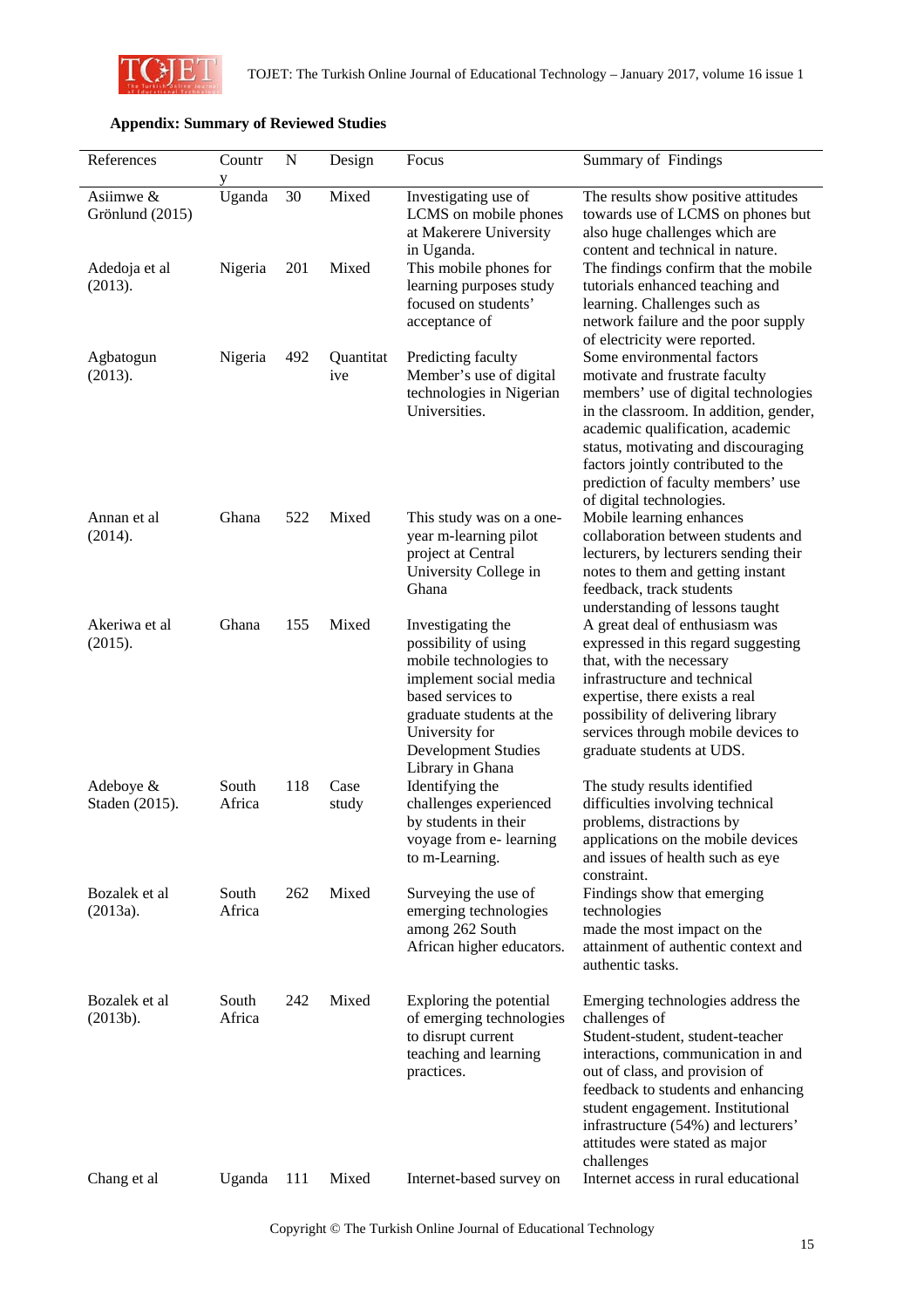TCHE

TOJET: The Turkish Online Journal of Educational Technology – January 2017, volume 16 issue 1

| (2012a)                              |                                                 | 8                               |                             | ICT administered to<br>students, tutors, and<br>faculty members<br>associated<br>with a Community-<br><b>Based Education and</b><br>Service (COBES)       | sites is still lacking, but<br>students and educators appear eager<br>to utilize mobile technologies to<br>improve the quality of teaching and<br>learning for COBES participants                                                                                                                |
|--------------------------------------|-------------------------------------------------|---------------------------------|-----------------------------|-----------------------------------------------------------------------------------------------------------------------------------------------------------|--------------------------------------------------------------------------------------------------------------------------------------------------------------------------------------------------------------------------------------------------------------------------------------------------|
| Chang et al<br>(2012b).              | <b>Botswa</b><br>na                             | 07                              | Quantitat<br>ive            | program in Uganda.<br>The role of smartphone<br>based mLearning with<br>student resident<br>(physicians in specialty<br>training) education.              | Smartphones loaded with point-of-<br>care tools are effectively utilized by<br>resident physicians in resource-<br>limited settings, both for accessing<br>point-of-care medical information at<br>the bedside and engaging in self-<br>directed learning at home by the<br>medical students.    |
| Czerniewicz &<br><b>Brown</b> (2013) | South<br>Africa                                 | 543                             | Case<br>study               | <b>Investigating South</b><br>African students'<br>technological habitus by<br>making a link between<br>computer and mobile<br>use.                       | The findings showed that cell<br>phones are widely used as a core<br>ICT resource yet under-<br>acknowledged as a medium of<br>learning by universities.                                                                                                                                         |
| Gachago et al<br>(2015)              | South<br>Africa                                 | <b>Not</b><br>spe<br>cifi<br>ed | Mixed                       | This study reflects on<br>how three South African<br>higher educators<br>introduced WhatsApp<br>into their teaching<br>practices                          | Findings showed that mobile<br>technology assist in increasing<br>immediacy and connection not only<br>in informal, but also in formal<br>blended and open distance learning<br>contexts, facilitating reflection,<br>coordination, identification and, in<br>some cases, with students' control |
| Haji et al $(2013)$                  | Zanzib<br>ar                                    | 106                             | Case<br>study               | Opportunities and<br>challenges of mobile<br>learning among Higher<br>Learning Students (HLS)<br>in developing countries<br>of Zanzibar context.          | and ownership, transformation.<br>Encourages self-motivation and<br>increases engagement. Challenges<br>include high cost of mobile devices,<br>poor physical infrastructure and<br>band width.                                                                                                  |
| Kriek (2011).                        | South<br>Africa                                 | 161                             | Mixed                       | Investigating whether a<br>private higher education<br>institution in South<br>Africa is using social<br>media for business or<br>educational purposes.   | Mixed feelings about using socially-<br>focused technologies for<br>professional purposes, and that<br>technologies are not yet used to their<br>full potential at the institution. The<br>main challenge is the lack of fixed<br>line internet connectivity.                                    |
| Lwoga, E. (2012)                     | Tanzan<br>ia                                    | 06                              | Qualitati<br>ve             | Assessing use of Web<br>2.0 technologies<br>in Africa's higher<br>learning institutions, with<br>a specific focus on<br>Tanzania's public<br>universities | Adoption of e-learning and Web 2.0<br>technologies still in its infancy.<br>Challenges include poor<br>technological infrastructure, high<br>costs of devices, attitudes, lack of<br>local expertise.                                                                                            |
| Mtebe & Raisamo<br>(2014).           | East<br>Africa<br>(Kenya<br>&<br>Tanzan<br>ia). | 823                             | Survey/<br>quantitati<br>ve | The study investigated<br>factors that<br>contribute towards<br>students' adoption and<br>use of mobile learning in<br>East Africa                        | The results showed that performance<br>expectancy, effort expectancy, social<br>influence, and facilitating conditions<br>had significant positive effects on<br>students' mobile learning acceptance                                                                                            |
| Mayisela (2013)                      | South<br>Africa                                 | 36                              | Case<br>study               | Establishing how the use<br>of mobile technology                                                                                                          | Students with access to mobile<br>technology had an increased                                                                                                                                                                                                                                    |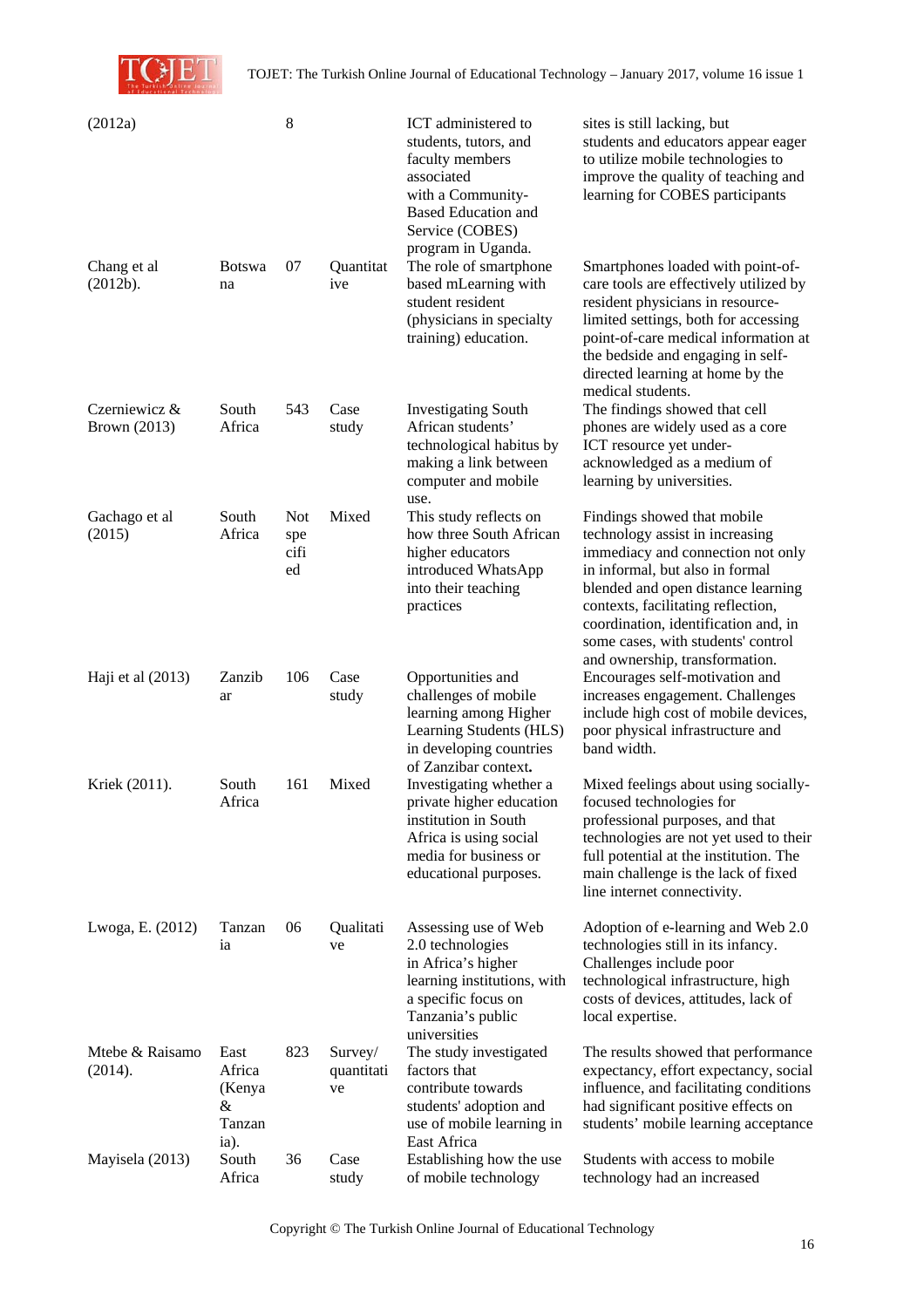

|                              |                 |                       | (mixed)          | could enhance<br>accessibility and<br>Communication in a<br>blended learning course.                                                                   | opportunity to access the<br>courseware, enhanced student-to-<br>student<br>& student-to-lecturer communication<br>by means of social networks.                                                                                                       |
|------------------------------|-----------------|-----------------------|------------------|--------------------------------------------------------------------------------------------------------------------------------------------------------|-------------------------------------------------------------------------------------------------------------------------------------------------------------------------------------------------------------------------------------------------------|
| Macharia &<br>Pelser (2014). | Kenya           | 180<br>$\overline{0}$ | Descripti<br>ve  | This study aimed at<br>understanding<br>factors influencing use of<br>ICT in student learning<br>in 16 Kenyan higher<br>education instns.              | Environmental, technological,<br>organizational and individual<br>factors play a significant role in ICT<br>uptake                                                                                                                                    |
| Muianga et al<br>(2013)      | Mozam<br>bique  | 19                    | Qualitati<br>ve  | This study aimed at<br>providing a description<br>and analysis of the<br>current state of<br>ICT4Education<br>implementation in HEIs<br>in Mozambique  | The results show that the country has<br>advanced greatly in terms of<br>design and implementation of ICT<br>policies, as well as<br>telecommunication. Challenges such<br>as bandwidth and access to mobile<br>devices remain problematic            |
| Maleko et al<br>(2011)       | Uganda          | 158<br>8              | Mixed            | Establishing a model for<br>adopting social<br>networked learning in<br>higher institutions of<br>learning in developing<br>countries of Africa        | Adoption of social networked<br>learning requires self<br>efficacy, reliable technical and<br>administrative support,<br>infrastructure, system interactivity,<br>adequate budgeting and<br>accountability, and a flexible<br>organisational culture. |
| Mtega et al (2012            | Tanzan<br>ia    | 70                    | Mixed            | The study investigated<br>how mobile phones have<br>been used for teaching<br>and learning purposes in<br>higher learning<br>institutions in Tanzania. | Majority of the respondents used<br>their mobile phones for teaching and<br>learning process. They used SMS.<br>Challenges include costs for<br>downloading content.                                                                                  |
| Mansour, E. A.<br>(2016).    | Egypt           | 441                   | Quantitat<br>ive | Investigating the use<br>patterns and ownership<br>of smart phone apps<br>among students at the<br>South Valley University<br>(SVU), Egypt             | The most used apps were Facebook,<br>e-mail, Twitter, WhatsApp,<br>YouTube and Viber. For<br>professional purposes, students used<br>smartphones more for<br>communication purposes than<br>learning purposes                                         |
| Ng'ambi et al<br>(2012)      | South<br>Africa | 263                   | Quantitat<br>ive | Uses of ET among<br>educators in the<br>context of South African<br>higher education.                                                                  | Educators in South Africa use a wide<br>range of ET in their teaching and<br>learning                                                                                                                                                                 |
| Osang et al (2013)           | Nigeria         | 80                    | Quantitat<br>ive | This paper discusses the<br>benefits and prospects of<br>implementing mobile<br>learning in Nigeria                                                    | The greatest benefits are mobility<br>and delivery of course materials.<br>Challenges include power shortages,<br>security issues, educator's<br>perspectives and low computer<br>literacy                                                            |
| Pimmer et al<br>(2014)       | South<br>Africa | 750                   | Qualitati<br>ve  | Investigating whether<br>nursing students use<br>mobile phones as<br>effective educational<br>tools in marginalized and<br>remote areas.               | Mobile phone usage facilitated (1)<br>authentic problem solving; (2)<br>reflective practice; (3) emotional<br>support and belongingness; (4) the<br>realization<br>of unpredictable teaching situations;<br>and (5) life-long learning.               |